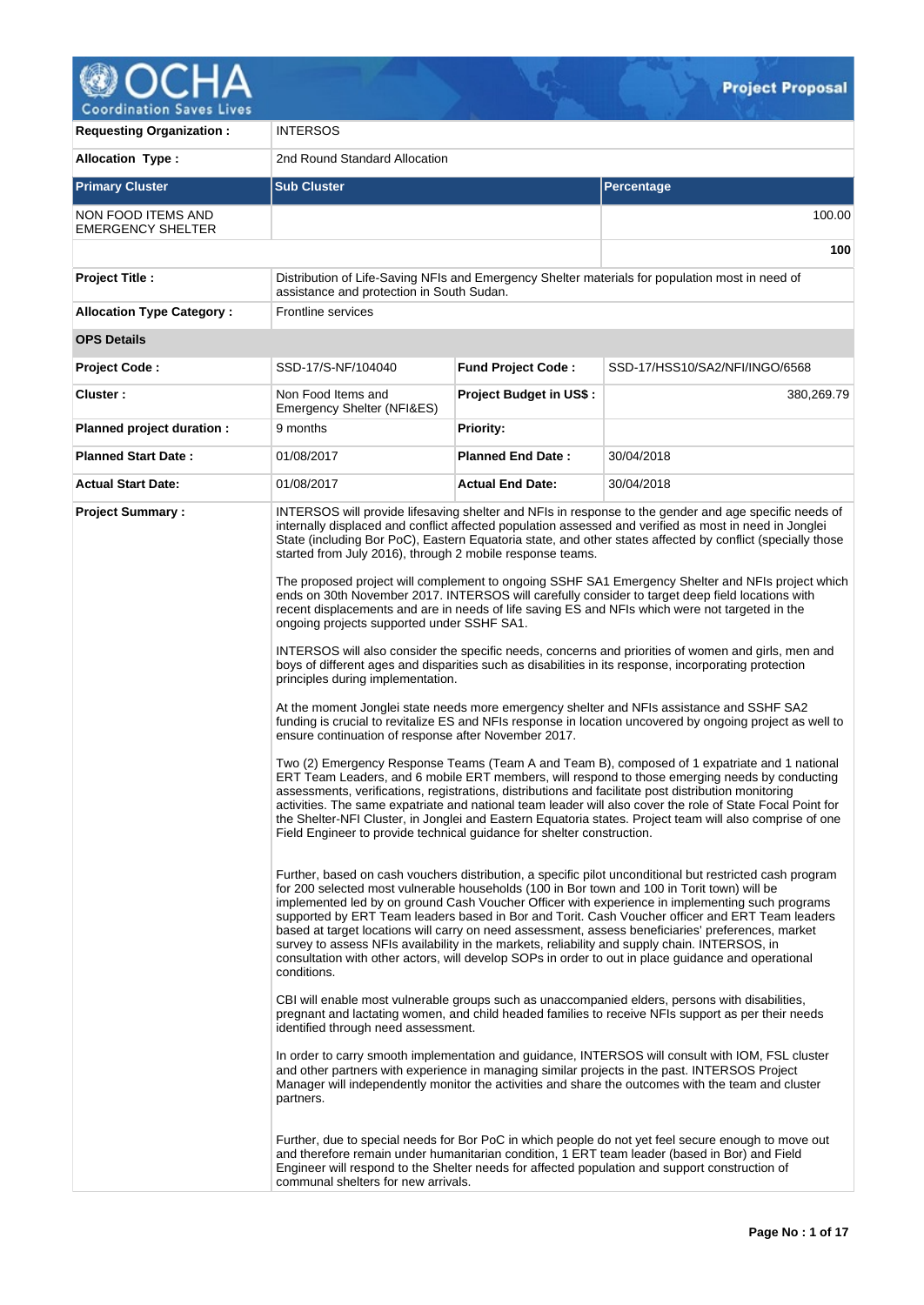#### **Direct beneficiaries :**

| <b>Men</b> | Women  | Boys   | <b>Girls</b> | <b>Total</b> |
|------------|--------|--------|--------------|--------------|
|            |        |        |              |              |
| 10,433     | 11,482 | 10,075 | 11,210       | 43,200       |

# **Other Beneficiaries :**

| <b>Beneficiary name</b>     | <b>Men</b> | Women | <b>Boys</b> | <b>Girls</b> | <b>Total</b> |
|-----------------------------|------------|-------|-------------|--------------|--------------|
| Internally Displaced People | 8,225      | 9,090 | 7,867       | 8,818        | 34,000       |
| Other                       | 960        | 1.040 | 960         | 1.040        | 4,000        |
| People in Host Communities  | 1.248      | 1,352 | 1.248       | 1,352        | 5,200        |

**Indirect Beneficiaries :**

#### **Catchment Population:**

#### **Link with allocation strategy :**

This project aligns with the HRP 2017 Strategic Objective 1 (save lives and alleviate the suffering of those most in need of assistance and protection), and Cluster Objective 1 (provide life-saving non-food items and emergency shelter to newly displaced people in greatest need of assistance and protection).

It also aligns with Strategic Objective 2 (protect the rights and uphold the dignity of the most vulnerable) and Cluster Objective 2 (improve the living conditions of protracted IDPs in PoCs, formal IDP camps, collective centers and host communities) and HRP Strategic Objective 3 (support at-risk communities to sustain their capacity to cope with significant threats) and Cluster Objective 3 (explore sustainable and costeffective interventions to support the cohesion of vulnerable and at-risk communities).

This project is in line with Cluster's Prioritized Activities (provision of S/NFI Activities under the CBI Methodology and mobile teams / Static Interventions for the provision of Shelter and NFI lifesaving activities).

The proposed project also fits with the aim of mainstreaming protection. INTERSOS is currently implementing a Child Protection project in Nyirol, Uror and Akobo (funded by the Italian Agency for Cooperation and Development) and 2 GBV projects in Pibor, Nyirol, Akobo and Bor (funded by UNHCR and UNFPA). INTERSOS is also implements its GBV response to Eastern Equatoria and conducting activities in prevention and response in Magwi county and surrounding areas.

The majority of protection activities include NFIs provision to the most vulnerable and mainstreaming of protection, so that the key principle of 'do-no-harm' and 'accountability to affected people' will be incorporated into programs. Populations with specific needs will be specially considered and targeted with assistance that can meet their specific needs, and will be served using methodologies that ensure their access to the materials and prevent harassment or theft of property provided.

In terms of geographic coverage, INTERSOS will meet the 2017 HRP priorities by not only focusing on assistance in Jonglei and Eastern Equatoria but also by deploying mobile ERT to other locations requiring urgent humanitarian need, including Greater Upper Nile and Unity States where needs have been assessed as dire due to effects of recent tensions.

## **Sub-Grants to Implementing Partners :**

| <b>Partner Name</b>                                    | <b>Partner Type</b>              |                            | <b>Budget in US\$</b> |  |                             |  |  |  |
|--------------------------------------------------------|----------------------------------|----------------------------|-----------------------|--|-----------------------------|--|--|--|
|                                                        |                                  |                            |                       |  |                             |  |  |  |
| Other funding secured for the same project (to date) : |                                  |                            |                       |  |                             |  |  |  |
|                                                        | <b>Other Funding Source</b>      |                            |                       |  | <b>Other Funding Amount</b> |  |  |  |
|                                                        |                                  |                            |                       |  |                             |  |  |  |
| <b>Organization focal point:</b>                       |                                  |                            |                       |  |                             |  |  |  |
| <b>Name</b>                                            | <b>Title</b>                     | <b>Email</b>               |                       |  | Phone                       |  |  |  |
| Veronica Thomassesay                                   | <b>Head of Mission</b>           | south.sudan@intersos.org   |                       |  | 211923133819                |  |  |  |
| Waseem Solangi                                         | NFIs/WASH Program<br>Coordinator | nfiswash.ross@intersos.org |                       |  | 211915144701                |  |  |  |
| <b>BACKGROUND</b>                                      |                                  |                            |                       |  |                             |  |  |  |
| 1. Humanitarian context analysis                       |                                  |                            |                       |  |                             |  |  |  |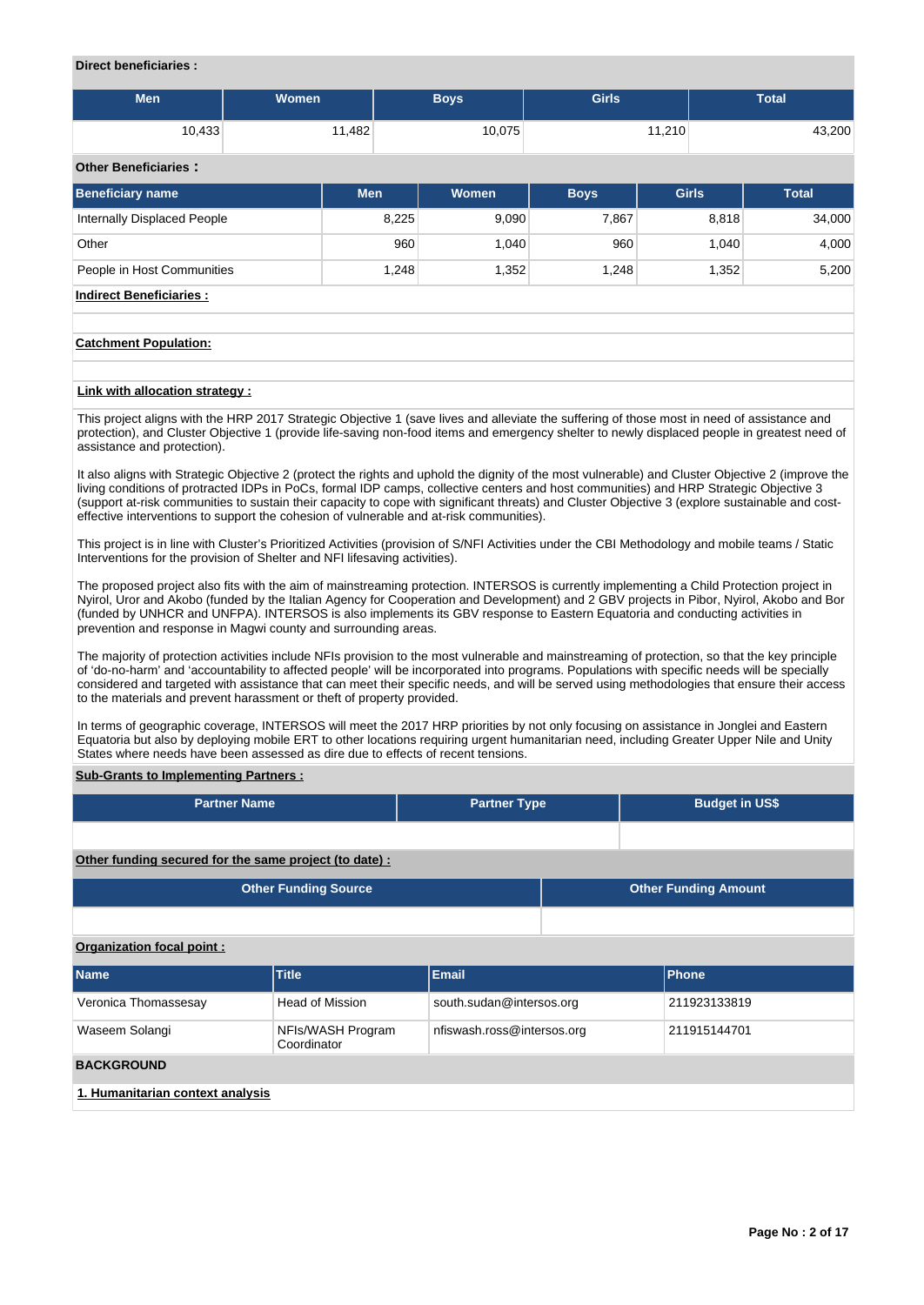Fighting and large-scale offensive since beginning of 2017 as well as the consequences of July 2016 crises continue to affect people in several areas of the South Sudan leading to further inevitable large scale displacements. Military clashes resulting from the current situation have created urgent needs of S/NFIs across the country.

Renewed fighting has caused thousands of people to flee from multiple locations of South Sudan into neighboring Uganda, amidst concerns that clashes may spread to additional areas. UN Refugee Agency (UNHCR), reports the large number of civilians have fled to neighboring countries, more than 400,000 South Sudanese, nearly 90 per cent of them women and children, have fled to Sudan since the outbreak of civil war (OCHA Humanitarian Bulletin, June 2017).

Beginning of 2017, fighting has caused people to flee from multiple locations of Jonglei State including Waat and Walgak in Jonglei, amidst concerns that clashes may spread to additional areas. Preliminary estimates indicate that up to 100,000 people have been affected and displaced, many of whom had previously been displaced during fighting in February which caused thousands of people to flee from Motot and Pulchuol in Uror to Waat, Lankien, Akobo and Ethiopia (OCHA Humanitarian Bulletin, April 2017).

Host communities from Waat, Pathai, Yuai, Khorphulus, Motot and several other areas have been forced to leave their homes to protect themselves and their families (Inter-Agency Need Assessment Report March 2017). The large number of IDPs from Waat and Uror arriving in Akobo are likely to increase in coming days (IOM & INTERSOS need assessment March 2017).

The continued presence of SPLA in central Jonglei continues to be a source of disruption to local communities. Over the past weeks, more than 300 individuals are believed to have moved from the Uror region to the Bor protection of civilians (PoC) site with more expected to join them. (IOM Conflict and Displacement Analysis | Weekly Brief 18 May 2017).

Further, Humanitarians are concerned regarding increasing needs in Duk County, where IDPs have recently arrived in Pajut, Padiet and Poktap from Uror, Ayod, Nyirol and Fangak counties in Jonglei and Bentiu in Unity. There are also reports of community members returning to Duk from areas they were displaced to throughout the course of the conflict, including Mingkaman, Bor and neighbouring countries. (OCHA Humanitarian Bulletin, May 2017).

The IPC analysis highlights the impact of armed conflict on food insecurity, particularly in Ayod, Canal/Pigi, Duk, Nyirol and Uror in Jonglei, which are now facing Emergency (IPC Phase 4) levels of food insecurity due to conflict-related displacement in the first half of 2017 which severely disrupted livelihoods and access to social services.

There are also concerns that the renewed fighting and displacement may exacerbate food insecurity in Jonglei heading into the lean season, where Nyirol was already expected to face emergency (IPC Phase 4) levels of food insecurity.

A part from armed clashes, accessibility challenges and displacement, South Sudan is currently experiencing one of the most protracted widespread cholera outbreaks, significant surge in cholera cases in Jonglei and Eastern Equatoria where large number of new cholera cases were reported between 5 and 10 June (UNICEF South Sudan Cholera Situation Report 26th June, 2017) projected worsen as rainy season progress.

Nonetheless, it emerged that conflict and cholera affected areas are in dire need of humanitarian assistance including emergency shelter and NFIs. The recent increase of tension in Jonglei, EES, Unity and Upper Nile, due to political changes, could further deteriorate the situation in terms of security and seriously affect people.

Considering deteriorating security situation, emergency shelter and NFIs remains a major concern for the new arrivals as well Host Communities.

#### **2. Needs assessment**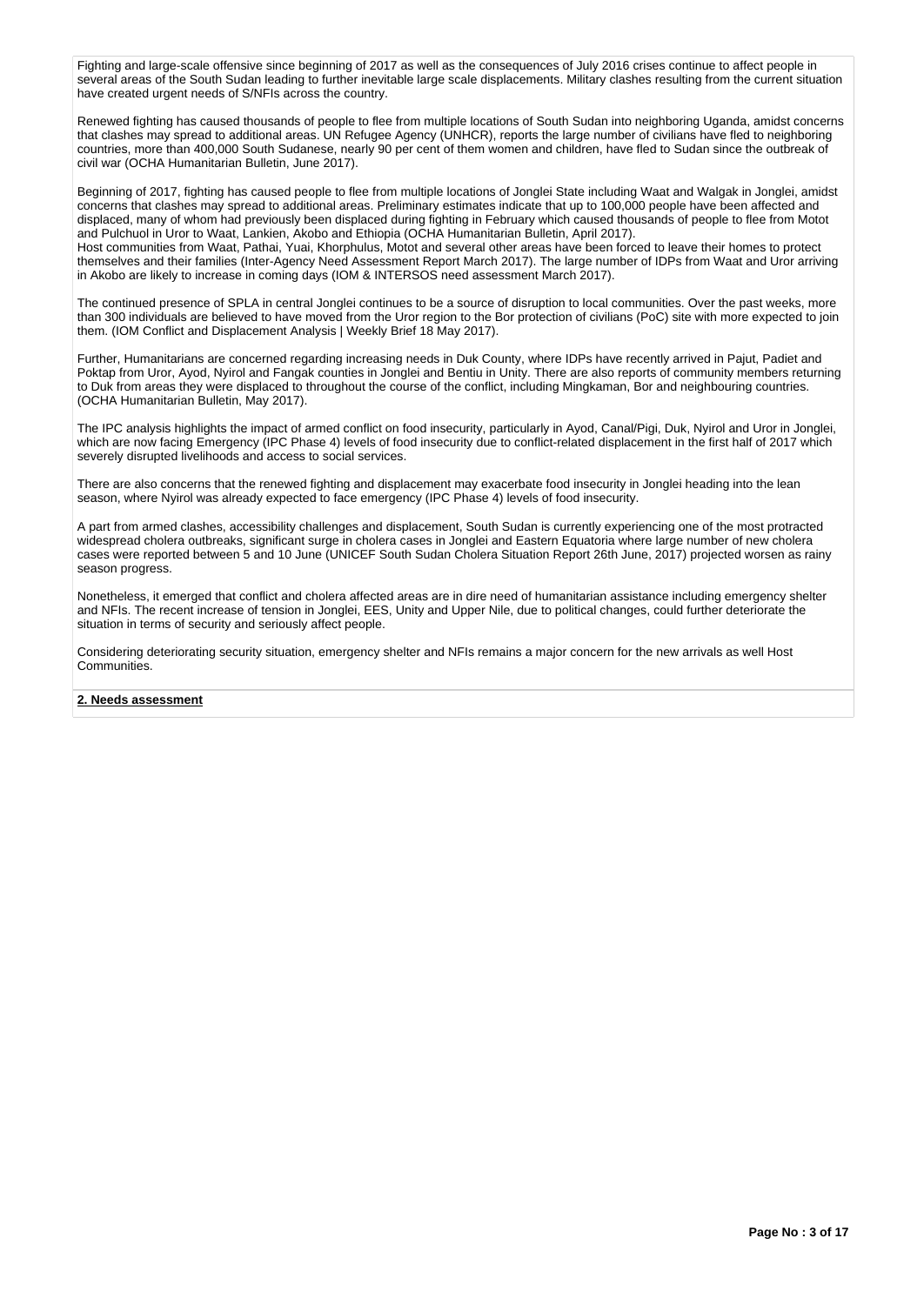INTERSOS considers, as elaborated below, there is high NFI and emergency shelter needs to be responded by humanitarian agencies, in wide part of the country, while precise location of displacement can be different due to political development from now on.

Since July 8 2016 and at beginning of 2017, as above, humanitarian context has been drastically changed. Humanitarian needs also changed significantly, with emergency of new needs to support people displaced in Jonglei, Greater Equatoria, Unity and Uper Nile. These displacement, amid recent clashes, resulted to high need of providing emergency shelter, and associated NFIs, for people being displaced.

Recent need assessments conducted by IOM and INTERSOS in various parts of Jonglei revealed that needs are dire, specially need of mobile response as appropriate modality, which can respond to humanitarian needs anywhere in the country. INTERSOS also recognizes high political tension and therefore potential needs in other parts of the country, such as greater Equatoria, Unity state and Upper Nile state. Displacement in those area can happen at any time, but the precise location of displacement and therefore area to where people will be displaced is not yet determined, since this will depend on many factors, including future political negotiations. By definition, mobile response team can be flexible in the location of its response and therefore fits best to the highly unpredictable humanitarian context of South Sudan. While above-mentioned 'new areas' are highlighted as area where ongoing SSHF SA 1 supported project cannot reach while humanitarian needs appear significantly. Displacement due to recent clashes in the area must be responded, so that lives of people without shelter can be saved and their suffering can be alleviated.

Further, In Bor and Torit town, the population has access to the market, but due to their vulnerability and lack of financial resources to purchase the items, and due to the lack of demand many suppliers do not have capacity to restock. However, INTERSOS assessment reveals that there is a possibility for a pilot cash project (voucher-based) to be implemented targeting most vulnerable groups such as unaccompanied elders and minors, persons with disabilities, pregnant and lactating women, and child headed families present in Bor and Torit unable to purchase lifesaving SNFIs items or unable to migrate due to lack of resources.

INTERSOS has been serving as SNFIs State Focal Point for the Cluster in Jonglei State since June 2012 and has been the State Focal Point for Eastern Equatoria since 2016.

Over the past five years, INTERSOS has conducted 57 distributions of NFIs and Emergency Shelter material, with a total beneficiary of almost 420,000 conflict affected IDPs throughout the country (mainly in Jonglei but also in Unity, Central Equatoria, Eastern Equatoria and Upper Nile).

Above experience shows response capacity of INTERSOS, and also its deep understanding of Jonglei and Eastern Equatoria context with best practices and lessons learnt on 'how to work in opposition and SPLA areas. As described in 'Link with allocation strategy', INTERSOS is best positioned to mainstream gender and protection into NFI programs in Jonglei and Eastern Equatoria States.

INTERSOS currently holds the role of GBV focal point for Jonglei, together with UNHCR and UNFPA, and acts as protection focal point in many counties such as Pibor, Waat, Lankien and Yuai. Currently INTERSOS is implementing a Child Protection project in Nyirol, Uror and Akobo (funded by the Italian Agency for Cooperation and Development) and 2 GBV projects covering Pibor, Nyirol, Akobo and Bor (funded by UNHCR and UNFPA).

Considering experiences above mentioned as one of most experienced S/NFI organizations in South, INTERSOS intends to continue SNFIs response, launch pilot cash based intervention and lead its role to support the Cluster as State Focal Point for Jonglei and Eastern Equatoria.

## **3. Description Of Beneficiaries**

Total number of targeted beneficiaries 43,200 including 40,000 individuals for NFI distribution, 1200 individuals for Cash Based Intervention support and 2,000 individuals for shelter and NFI in Bor PoC. Breakdown of 40,000 individuals are 10,433 men, 11,482 women, 11,210 girls and 10,075 boys.

Out of 43,200 individuals, most of them will be conflict-affected newly displaced population due to conflict after July 2016 and after clashes beginning of 2017. In line with Cluster Strategy, INTERSOS will target the population most in need, in particular newly displaced families. IDPs in protracted displacement, and returning IDPs, will also be considered as beneficiaries on need basis.

As beneficiary selection criteria, INTERSOS will use criteria developed by Shelter/NFI Cluster (Female Headed Household, Unaccompanied Minor, Unaccompanied Elderly, Chronically ill, Pregnant and Lactating Women, and person without any community link). INTERSOS, in line with Shelter-NFI Cluster standard, assumes approximately 10% of beneficiaries will likely to be host communities. Need to include host communities on case-by-case basis is an important aspect of "do-no-harm" principle, so that distribution would not result in tension, or even conflict, between IDPs and Host Communities.

In terms of geographic location, INTERSOS remains flexible and it will deploy the team anywhere based on request by the Cluster. However, given its long time experience, familiarity of context, presence in several different locations inside the state and also its role as SFP organization, INTERSOS expects most of location it targets would be Jonglei including and also Eastern Equatoria including Magwi County.

INTERSOS will continue to provide S/NFI assistance and communal shelter construction for IDPs living in Bor PoC since there is no clear prospect of durable solution for those returnees and closure of the PoC is not expected, there is continuous need for those shelters to be updated amidst arrival of new IDPs. Moreover, INTERSOS will initiate Cash Based Intervention for target vulnerable groups in Bor and Torit town,

#### **4. Grant Request Justification**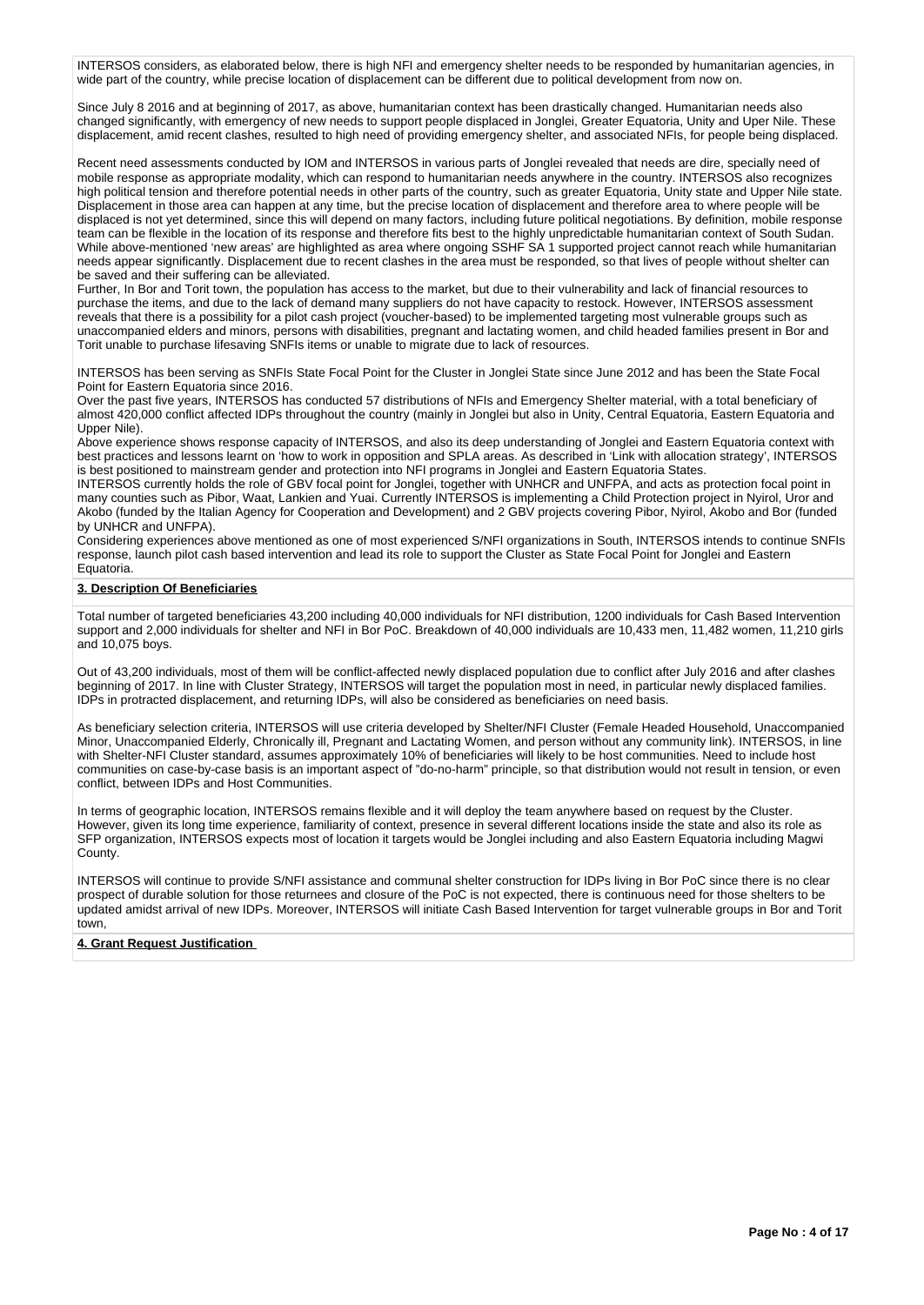Renewed fighting has caused thousands of people to flee from multiple locations of South Sudan, amidst concerns that clashes may spread to additional areas.

INTERSOS will focus on addressing life-saving needs by dynamic approaches such as Cash Based Interventions, shelter re-enforcement in Bor POC and distribution of NFIs by conducting assessments, verification, distribution, based on Shelter/ NFI Cluster format, standard and procedure. INTERSOS aims to assist most vulnerable communities at 'hard-to-reach' areas, while coordinating with the Cluster so that items requested to the Cluster will arrive not longer than 2 weeks since the request from partner. In case it looks items cannot be sent quickly via Logistic Cluster, using its previous experience, INTERSOS will send items by charter flight so that items arrive early.

INTERSOS team will be immediately ready to start up its activities, since most of staff is already on-board, INTERSOS to expand and revitalize the services and activities to cover the gaps and meet the emerging SNFI needs. Most of INTERSOS SNFIs staffs is dedicated to the project (1 PM, 2 ERT Team Leaders, 6 ERT members, and 1 Field Engineer) have been working with INTERSOS NFIs project in past, including one from 2013. One Cash Voucher Officer/ ERT member will also be assigned to manage CBI and assist teal leader based in Bor. This will ensure quality of response due to their deep understanding of Cluster standard and 'how things work on the ground'. INTERSOS, anticipating the continuation of the project, communicated to the staffs to be ready to be deployed immediately after the confirmation of the funding (while it made it sure that the funds are not committed).

INTERSOS is also certain that it can provide high added value, on basis of following points.

(1) Experience in the sector: INTERSOS has been active member of Shelter-NFI Cluster, especially since 2012 when INTERSOS volunteered to become State Focal Point for Jonglei state and lately State Focal Point in Eastern Equatoria State. For last four years, INTERSOS conducted/ joined approximately 57 distributions, with total beneficiaries of almost 420,000 conflict IDPs throughout the country (mainly in Jonglei but also in Unity, Central Equatoria and Upper Nile as well). Enriched experience by its team provided INTERSOS accumulation of lessons-learnt and best practice, which led to successful intervention at each stage.

(2) Experience/ presence in the area: INTERSOS has been working in Jonglei since 2006, and serving as State Focal Point for the Cluster in Jonglei state since June 2012. Regarding the experience in Jonglei, above experience shows response capacity of INTERSOS, and also its deep understanding of Jonglei context with best practices and lessons learnt on 'how to work in opposition area'. Also, as of March 10th, INTERSOS maintains presence in 8 locations (Bor, Pibor, Akobo, Waat, Lankien, Yuai,, Walgak and Pathai), implementing two GBV projects, 1 Child Protection Project, 1 Education project and running humanitarian hub in Pibor. These presence helps INTERSOS to be able to respond in many different locations, using these presence as base for operation.

Using experiences above mentioned as one of most experienced NFI organizations in South Sudan, INTERSOS hopes to continue its role in the Cluster as State Focal Point for Jonglei and Eastern Equatoria and intends to provide NFIs assistance to conflict IDPs and affected communities

### **5. Complementarity**

The proposed Action will be implemented in an environment that is well known by INTERSOS through previous and ongoing operations. The proposed project is intended to complement INTERSOS's existing emergency intervention in the area funded mainly by UNHCR, UNFPA, UNICEF and Italian Cooperation project. In addition to Shelter/NFI Cluster activities, INTERSOS is currently implementing the following:

1 "Education in Emergencies "project in Bor and Pibor counties in Jonglei, Western Equatoria, central Equatoria and Upper Nile States (also covering the role State Focal Point for EiE);

2 "Protection" projects as mentioned above (UNHCR, Italian Cooperation and UNFPA) in Bor, Pibor, Akobo, Nyirol and Uror counties;

3. Eastern Equatoria State: INTERSOS implements GBV response to Eastern Equatoria and continues activities in prevention and response in Nimule and surrounding areas as well as WASH in Magwi county.

Moreover, through its privileged coordinating role of State Focal Point for S/NFIs, INTERSOS managed to build strong relations with the other humanitarian actors, stakeholders and communities present on the ground, allowing thus to guarantee the full complementary of the intervention with those already on-going to maximize the impact of the response. If approved, this project will guarantee coherence with the ongoing response, while strengthening the impact on the whole population of the area targeted by INTERSOS program.

Furthermore, having multiple projects in the same area will allow to execute projects led by staff with different background to ensure the best provision of activities to the populations in need and at the same time to optimize the operational and logistical cost linked to the action. Specifically, considering this project as a part of a broader program of intervention by INTERSOS in Jonglei, Eastern Equatoria States as well as on the needs and logistic assessment on the ground, INTEROS is ready to start its operations with trained staff available to transfer skills and competences locally.

# **LOGICAL FRAMEWORK**

#### **Overall project objective**

To provide life-saving NFI and Emergency Shelter items based on needs assessed/verified and specific to each gender/age groups, while ensuring accountability to donors and beneficiaries.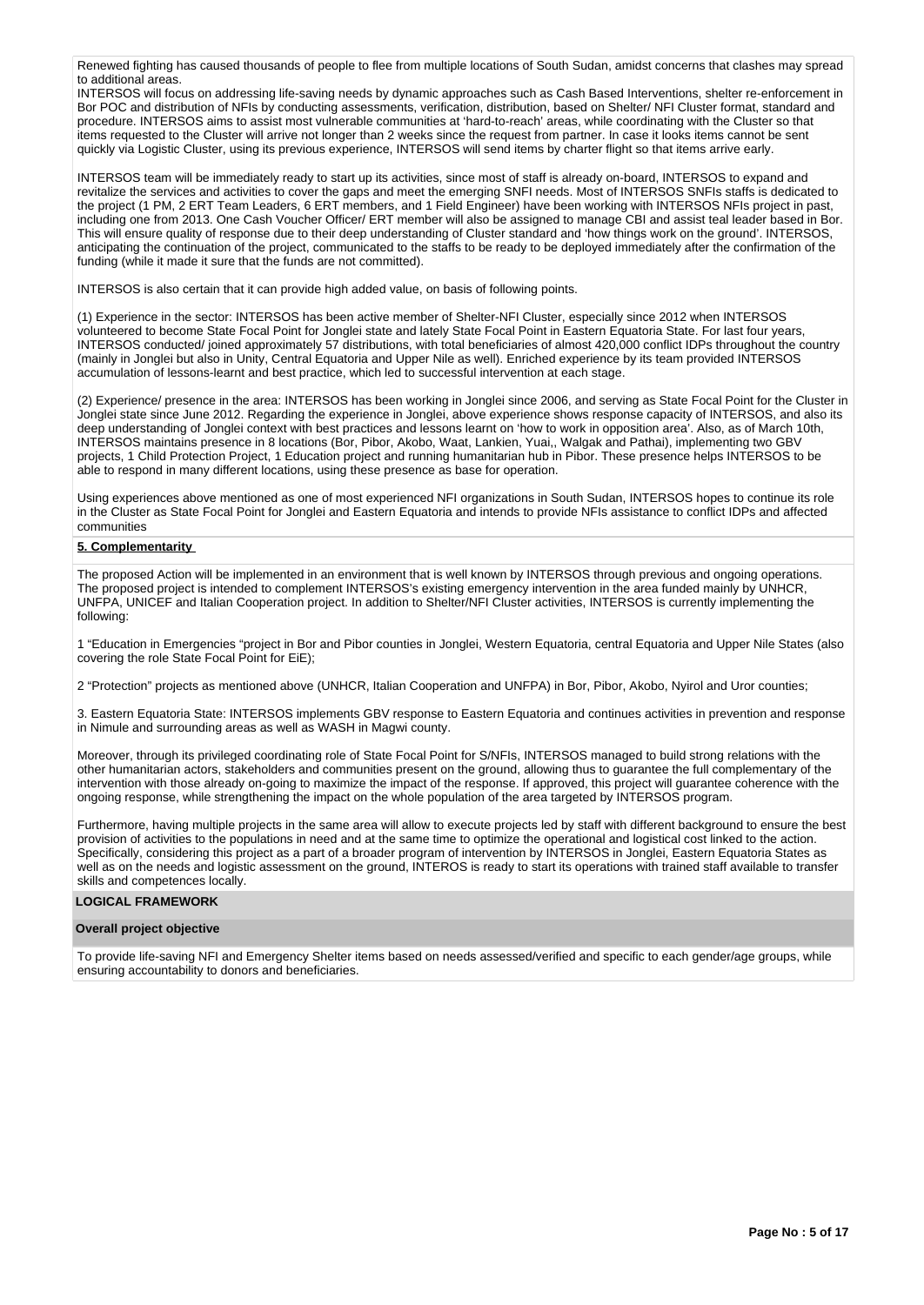| NON FOOD ITEMS AND EMERGENCY SHELTER                                                                                                    |                                                                                                      |                                 |  |  |  |  |  |  |  |
|-----------------------------------------------------------------------------------------------------------------------------------------|------------------------------------------------------------------------------------------------------|---------------------------------|--|--|--|--|--|--|--|
| <b>Cluster objectives</b>                                                                                                               | Strategic Response Plan (SRP) objectives                                                             | <b>Percentage of activities</b> |  |  |  |  |  |  |  |
| Provide life-saving non-food items and<br>emergency shelter to newly displaced people<br>in greatest need of assistance and protection. | SO1: Save lives and alleviate the suffering of<br>those most in need of assistance and<br>protection | 90                              |  |  |  |  |  |  |  |
| Improve the living conditions of protracted<br>IDPs in PoCs, formal IDP camps, collective<br>centres and host communities               | SO2: Protect the rights and uphold the dignity<br>of the most vulnerable                             | -5                              |  |  |  |  |  |  |  |
| Explore sustainable and cost-effective<br>interventions to support the cohesion of<br>vulnerable and at-risk communities.               | SO3: Support at-risk communities to sustain<br>their capacity to cope with significant threats       | 5                               |  |  |  |  |  |  |  |

**Contribution to Cluster/Sector Objectives :** This project aligns with the HRP 2017 Strategic Objective 1 (save lives and alleviate the suffering of those most in need of assistance and protection), and Cluster Objective 1 (provide life-saving non-food items and emergency shelter to newly displaced people in greatest need of assistance and protection).

It also aligns with Strategic Objective 2 (protect the rights and uphold the dignity of the most vulnerable) and Cluster Objective 2 (improve the living conditions of protracted IDPs in PoCs, formal IDP camps, collective centers and host communities) and HRP Strategic Objective 3 (support at-risk communities to sustain their capacity to cope with significant threats) and Cluster Objective 3 (explore sustainable and costeffective interventions to support the cohesion of vulnerable and at-risk communities).

This project is in line with Cluster's Prioritized Activities (provision of S/NFI Activities under the CBI Methodology and mobile teams / Static Interventions for the provision of Shelter and NFI lifesaving activities).

From its experience to serve as SFP Jonglei for 4 years and SFP EES for 1 year, INTERSOS fully understands field-level coordination is indispensable to ensure partners will realize SO1 (Save lives and alleviate suffering) through CO1 (NFI) and CO2 (improve living conditions). Core ToRs of SFPs is to ensure response is coordinated so that there will be neither gap nor overlap of the response.

As S/NFI SFPs for Jonglei and Eastern Equatoria State, INTERSOS contribution since April 2013 includes 38 stock and distribution reports compiled and sent to the Cluster, 40 State-level cluster meetings and 6 state level workshop (July 2013, October 2014, February 2015, March 2015, July 2016 and February 2017), all of which was necessary to ensures there is no gap nor overlap in response.

INTERSOS is confident that it can further increase contribution to HRP Objective and Cluster Objective, by continuing the role of SFP in Jonglei and Eastern Equatoria, from its rich experience of coordination and direct link between the Cluster and partners on the ground

#### **Outcome 1**

Improved access to quality life-saving assistance through the distribution of emergency Shelter and NFIs.

#### **Output 1.1**

#### **Description**

42,000 individuals receive life-saving Emergency Shelter and NFIs support based on verified needs and on sex and gender disaggregated data.

# **Assumptions & Risks**

Fighting between government and opposition side (most notably SPLA-IO but also any forces which aligns themselves with IO, or simply against the government) could continue despite the rainy season in scale which will not lead to the significant change of status quo (such as SPLA-IO take over Juba or IO completely chase away from South Sudan) but lead to new displacement of hundreds of thousands of people, throughout the country.

Diversion of aid: Difficulties are still in place to distribute humanitarian aid due to restriction and pressures by local authorities and other groups/political actors.

Delays in the delivery of items: According to the locations prioritized by the S/NFI-Logistic Clusters and the logistic constraints related with rainy season, the delivery of items may be delayed, affecting the beneficiaries and increasing tensions between the communities and partners on the ground.

Issue of Returnees remains a challenge as S/NFI partners will have to face (in particular for INTERSOS because it operates in area where it expects to receive large number of returnees, such as Bor, Akobo town and EES) increasing their efforts to assess, define criteria and find solutions to reach primarily the most vulnerable.

#### **Indicators**

|                                                                                |                                                                            |                                                  | <b>End cycle beneficiaries</b> |              |           | <b>End</b><br>cycle |               |  |  |
|--------------------------------------------------------------------------------|----------------------------------------------------------------------------|--------------------------------------------------|--------------------------------|--------------|-----------|---------------------|---------------|--|--|
| Code                                                                           | <b>Cluster</b>                                                             | <b>Indicator</b>                                 | <b>Men</b>                     | <b>Women</b> |           | <b>Boys</b> Girls   | <b>Target</b> |  |  |
| Indicator 1.1.1                                                                | NON FOOD ITEMS AND<br><b>EMERGENCY SHELTER</b>                             | [Frontline] Number of assessments conducted      |                                |              |           |                     | 10            |  |  |
| <b>Means of Verification: Assessments/Verification report, Cluster reports</b> |                                                                            |                                                  |                                |              |           |                     |               |  |  |
| Indicator 1.1.2                                                                | NON FOOD ITEMS AND<br><b>EMERGENCY SHELTER</b>                             | [Frontline] Number of distributions conducted    |                                |              |           |                     | 8             |  |  |
|                                                                                | <b>Means of Verification:</b> Distribution report, Cluster reports, photos |                                                  |                                |              |           |                     |               |  |  |
| Indicator 1.1.3                                                                | NON FOOD ITEMS AND<br><b>EMERGENCY SHELTER</b>                             | [Frontline] Number of people served with NFI     | 9.600                          | 10.400       | 9,60<br>0 | 10,4<br>00          | 40.000        |  |  |
| <b>Means of Verification:</b> Distribution reports, cluster reports            |                                                                            |                                                  |                                |              |           |                     |               |  |  |
| Indicator 1.1.4                                                                | NON FOOD ITEMS AND<br><b>EMERGENCY SHELTER</b>                             | [Frontline] Number of people served with Shelter | 545                            | 770          | 187       | 498                 | 2,000         |  |  |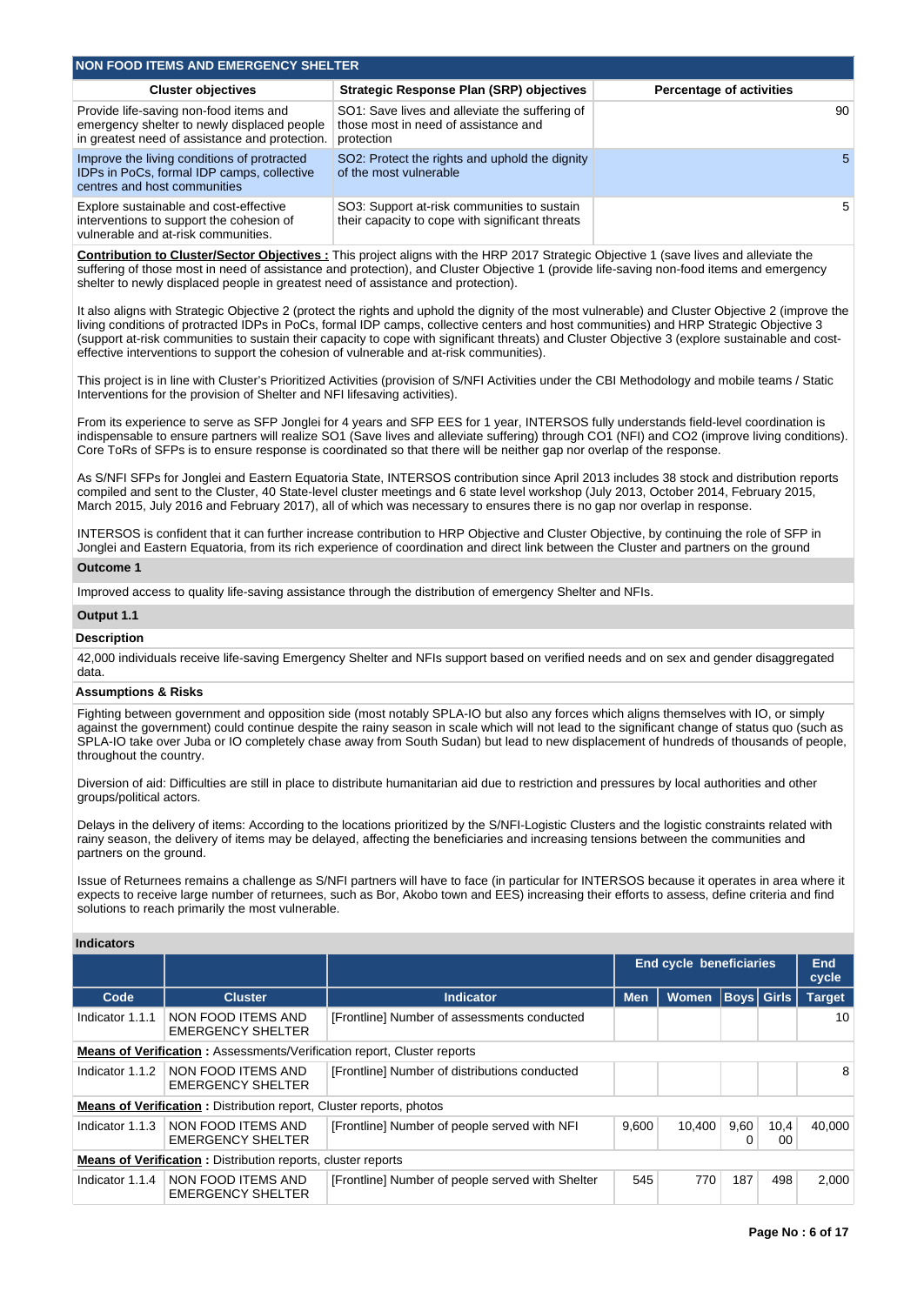|                                                                                                                                                                                                                                                                                                                                                                                                                                                           | <b>Means of Verification:</b> shelter construction reports, cluster reports, photos                                                                                                                                                                                                     |                                                                         |  |  |  |  |  |     |  |  |
|-----------------------------------------------------------------------------------------------------------------------------------------------------------------------------------------------------------------------------------------------------------------------------------------------------------------------------------------------------------------------------------------------------------------------------------------------------------|-----------------------------------------------------------------------------------------------------------------------------------------------------------------------------------------------------------------------------------------------------------------------------------------|-------------------------------------------------------------------------|--|--|--|--|--|-----|--|--|
|                                                                                                                                                                                                                                                                                                                                                                                                                                                           | Indicator 1.1.5   NON FOOD ITEMS AND<br><b>EMERGENCY SHELTER</b>                                                                                                                                                                                                                        | [Frontline] Number of shelter constructed/<br>reinforced inside Bor PoC |  |  |  |  |  | 350 |  |  |
| <b>Means of Verification:</b> Communal shelter construction report, shelter reinforcement report, photos                                                                                                                                                                                                                                                                                                                                                  |                                                                                                                                                                                                                                                                                         |                                                                         |  |  |  |  |  |     |  |  |
| <b>Activities</b>                                                                                                                                                                                                                                                                                                                                                                                                                                         |                                                                                                                                                                                                                                                                                         |                                                                         |  |  |  |  |  |     |  |  |
| Activity 1.1.1                                                                                                                                                                                                                                                                                                                                                                                                                                            |                                                                                                                                                                                                                                                                                         |                                                                         |  |  |  |  |  |     |  |  |
|                                                                                                                                                                                                                                                                                                                                                                                                                                                           | Conduct assessment/verifications of emergency shelter/NFIs needs for populations assumed to be in need of life-saving NFI, through<br>mobile response team members.                                                                                                                     |                                                                         |  |  |  |  |  |     |  |  |
| Activity 1.1.2                                                                                                                                                                                                                                                                                                                                                                                                                                            |                                                                                                                                                                                                                                                                                         |                                                                         |  |  |  |  |  |     |  |  |
|                                                                                                                                                                                                                                                                                                                                                                                                                                                           | Distribution of common-pipeline S/NFIs to 40,000 individuals, to meet urgent life-saving needs                                                                                                                                                                                          |                                                                         |  |  |  |  |  |     |  |  |
| Activity 1.1.3                                                                                                                                                                                                                                                                                                                                                                                                                                            |                                                                                                                                                                                                                                                                                         |                                                                         |  |  |  |  |  |     |  |  |
| Emergency shelter support to 2,000 individuals through maintenance of shelter conditions in Bor PoC                                                                                                                                                                                                                                                                                                                                                       |                                                                                                                                                                                                                                                                                         |                                                                         |  |  |  |  |  |     |  |  |
| Activity 1.1.4                                                                                                                                                                                                                                                                                                                                                                                                                                            |                                                                                                                                                                                                                                                                                         |                                                                         |  |  |  |  |  |     |  |  |
|                                                                                                                                                                                                                                                                                                                                                                                                                                                           | Conduct 3 Post Distribution Monitoring-PDMs activities.                                                                                                                                                                                                                                 |                                                                         |  |  |  |  |  |     |  |  |
| Output 1.2                                                                                                                                                                                                                                                                                                                                                                                                                                                |                                                                                                                                                                                                                                                                                         |                                                                         |  |  |  |  |  |     |  |  |
| <b>Description</b>                                                                                                                                                                                                                                                                                                                                                                                                                                        |                                                                                                                                                                                                                                                                                         |                                                                         |  |  |  |  |  |     |  |  |
| mainstream protection.                                                                                                                                                                                                                                                                                                                                                                                                                                    | Shelter/NFI actors, either Cluster partners or outside the Cluster, receive continuous support in implementing cluster guidelines and                                                                                                                                                   |                                                                         |  |  |  |  |  |     |  |  |
| <b>Assumptions &amp; Risks</b>                                                                                                                                                                                                                                                                                                                                                                                                                            |                                                                                                                                                                                                                                                                                         |                                                                         |  |  |  |  |  |     |  |  |
| Fighting between government and opposition side (most notably SPLA-IO but also any forces which aligns themselves with IO, or simply<br>against the government) could continue despite the rainy season in scale which will not lead to the significant change of status quo (such as<br>SPLA-IO take over Juba or IO completely chase away from South Sudan) but lead to new displacement of hundreds of thousands of people,<br>throughout the country. |                                                                                                                                                                                                                                                                                         |                                                                         |  |  |  |  |  |     |  |  |
| Diversion of aid: Difficulties are still in place to distribute humanitarian aid due to restriction and pressures by local authorities and other<br>groups/political actors.                                                                                                                                                                                                                                                                              |                                                                                                                                                                                                                                                                                         |                                                                         |  |  |  |  |  |     |  |  |
|                                                                                                                                                                                                                                                                                                                                                                                                                                                           | Delays in the delivery of items: According to the locations prioritized by the S/NFI-Logistic Clusters and the logistic constraints related with<br>rainy season, the delivery of items may be delayed, affecting the beneficiaries and increasing tensions between the communities and |                                                                         |  |  |  |  |  |     |  |  |

partners on the ground. Issue of Returnees remains a challenge as S/NFI partners will have to face (in particular for INTERSOS because it operates in area where it expects to receive large number of returnees, such as Bor, Akobo town and EES) increasing their efforts to assess, define criteria and find

solutions to reach primarily the most vulnerable.

| <b>Indicators</b>                                           |                                                                |                                                                                                                     |            |                                |  |                   |               |  |
|-------------------------------------------------------------|----------------------------------------------------------------|---------------------------------------------------------------------------------------------------------------------|------------|--------------------------------|--|-------------------|---------------|--|
|                                                             |                                                                |                                                                                                                     |            | <b>End cycle beneficiaries</b> |  |                   | End<br>cycle  |  |
| Code                                                        | <b>Cluster</b>                                                 | <b>Indicator</b>                                                                                                    | <b>Men</b> | <b>Women</b>                   |  | <b>Boys</b> Girls | <b>Target</b> |  |
| Indicator 1.2.1                                             | NON FOOD ITEMS AND<br><b>EMERGENCY SHELTER</b>                 | Number of of Coordination/Cluster meetings<br>convened from December 2017 to April 2018                             |            |                                |  |                   | 10            |  |
|                                                             | <b>Means of Verification:</b> Meeting minutes, cluster reports |                                                                                                                     |            |                                |  |                   |               |  |
| Indicator 1.2.2                                             | NON FOOD ITEMS AND<br><b>EMERGENCY SHELTER</b>                 | [Frontline] Number of partner's monthly<br>stock/distribution reports compiled and submitted<br>to the Cluster Team |            |                                |  |                   | 10            |  |
| <b>Means of Verification:</b> Monthly reports, final report |                                                                |                                                                                                                     |            |                                |  |                   |               |  |
| <b>Activities</b>                                           |                                                                |                                                                                                                     |            |                                |  |                   |               |  |

## **Activity 1.2.1**

Organizing, calling, chairing and recording monthly Shelter / NFI Cluster meetings in Bor and Torit

# **Activity 1.2.2**

Compiling monthly reports for Jonglei State and Eastern Equatoria State and submission to National SNFIs Cluster according to specific deadlines. Stock/ distribution reports, 5Ws, operational timeline.

# **Outcome 2**

Increased access to community resilience through unconditional voucher based cash transfer for at risk populations, including women.

# **Output 2.1**

## **Description**

Affected and most vulnerable 1,200 people (200 households) in Bor and Torit town have purchasing power for living material of NFIs to preserve their life, health and dignity through unconditional cash vouchers

### **Assumptions & Risks**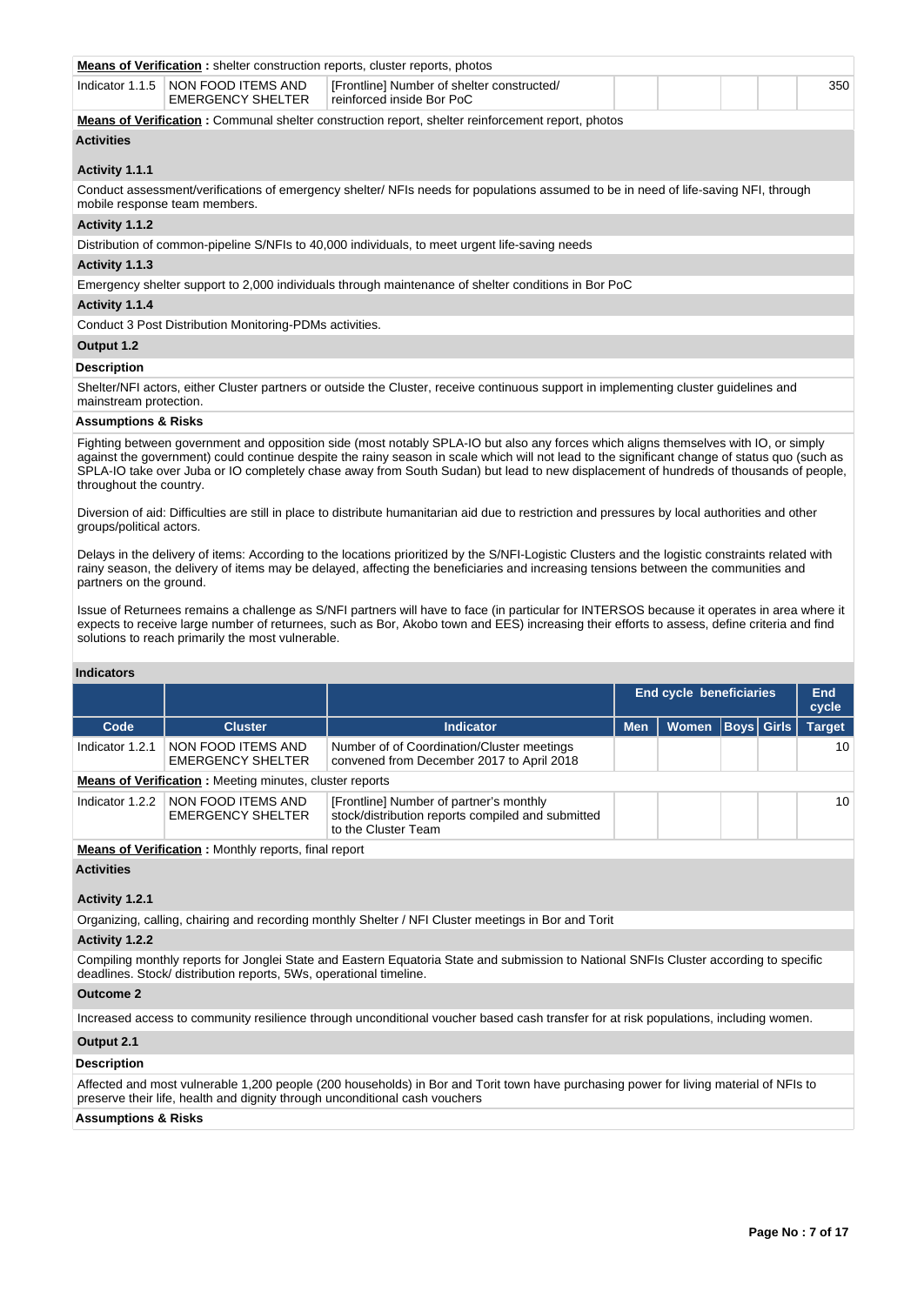Likelihood of forgery in vouchers, INTERSOS will ensure vouchers are designed with enough security measures in place to reduce the likelihood of duplication or forgery.

Breaks in market supply, there is fear any distruptions and breaks in market supplies, INTERSOS will keep focus on markets and suppliers capacities.

Fighting between government and opposition side (most notably SPLA-IO but also any forces which aligns themselves with IO, or simply against the government) could continue despite the rainy season in scale which will not lead to the significant change of status quo (such as SPLA-IO take over Juba or IO completely chase away from South Sudan) but lead to new displacement of hundreds of thousands of people, throughout the country.

There is a risk that cash voucher distribution points and suppliers might be robbed. INTERSOS will ensure risk mitigation and the location of the cash voucher distribution points confidential

Diversion of aid: Difficulties are still in place to distribute humanitarian aid due to restriction and pressures by local authorities and other groups/political actors.

Fluctuating of currency value and poor supply chain to market capacity can disturb the activities

Issue of Returnees remains a challenge as S/NFI partners will have to face (in particular for INTERSOS because it operates in area where it expects to receive large number of returnees, such as Bor, and EES) increasing their efforts to assess, define criteria and find solutions to reach primarily the most vulnerable.

#### **Indicators**

|                                                                                                                        |                                                                  |                                                                                                                        | End cycle beneficiaries |       |  | <b>End</b><br>cycle |               |  |
|------------------------------------------------------------------------------------------------------------------------|------------------------------------------------------------------|------------------------------------------------------------------------------------------------------------------------|-------------------------|-------|--|---------------------|---------------|--|
| Code                                                                                                                   | <b>Cluster</b>                                                   | <b>Indicator</b>                                                                                                       | <b>Men</b>              | Women |  | <b>Boys</b> Girls   | <b>Target</b> |  |
| Indicator 2.1.1                                                                                                        | NON FOOD ITEMS AND<br><b>EMERGENCY SHELTER</b>                   | [Frontline] Number of distributions conducted                                                                          |                         |       |  |                     | 2             |  |
| <b>Means of Verification</b> : Cash voucher reports signed by beneficiaries, monitoring visit reports, interim reports |                                                                  |                                                                                                                        |                         |       |  |                     |               |  |
| Indicator 2.1.2                                                                                                        | <b>NON FOOD ITEMS AND</b><br><b>EMERGENCY SHELTER</b>            | Number of families receiving cash assistance<br>through restricted Cash voucher Grants                                 |                         |       |  |                     | 200           |  |
| <b>Means of Verification</b> : Cash voucher distribution reports, monitoring visit reports, interim reports            |                                                                  |                                                                                                                        |                         |       |  |                     |               |  |
| Indicator 2.1.3                                                                                                        | <b>NON FOOD ITEMS AND</b><br><b>EMERGENCY SHELTER</b>            | Number of women benefited through cash<br>vouchers                                                                     |                         |       |  |                     | 312           |  |
|                                                                                                                        |                                                                  | <b>Means of Verification</b> : Cash voucher reports signed by beneficiaries, monitoring visit reports, interim reports |                         |       |  |                     |               |  |
|                                                                                                                        | Indicator 2.1.4   NON FOOD ITEMS AND<br><b>EMERGENCY SHELTER</b> | Number of sensitisation sessions conducted with<br>beneficiaries, stakeholders and suppliers                           |                         |       |  |                     | 4             |  |
|                                                                                                                        | <b>Means of Verification:</b> Minutes, reports, phots            |                                                                                                                        |                         |       |  |                     |               |  |
| Indicator 2.1.5                                                                                                        | NON FOOD ITEMS AND<br><b>EMERGENCY SHELTER</b>                   | [Frontline] Number of assessments conducted                                                                            |                         |       |  |                     | 2             |  |
|                                                                                                                        |                                                                  | <b>Means of Verification:</b> Assessment reports, cluster reports, interim and final report                            |                         |       |  |                     |               |  |

#### **Activities**

### **Activity 2.1.1**

Market and vulnerability assessment in Bor and Torit town.

# **Activity 2.1.2**

Needs assessment and baseline among the beneficiary households to reconfirm beneficiary lists in order to identify who qualifies for cash voucher assistance;

#### **Activity 2.1.3**

Selection, registration and agreements with suppliers and traders operating in Bor and Torit town to ensure availability and quality of NFIs material

# **Activity 2.1.4**

Beneficiaries registration and verification in Bor and Torit town, targeting 200 vulnerable households most in need for NFIs, with access to the market.

#### **Activity 2.1.5**

Distribution of the cash vouchers (restricted) to the targeted 200 households (100 Bor , 100 Torit). Cash vouchers for the purchase of NFIs from the local market, according to their needs.The modality is restricted to household NFIs (plastic sheet, Blanket, Mosqutio Net, Sleeping Mat,Kitchen set,Jerrican, Bucket) taken from selected traders in market.

# **Activity 2.1.6**

Post Distribution Monitoring and Satisfaction Surveys, document Human Interest Stories and photo documentaries

# **Activity 2.1.7**

Sensitisation activity for the beneficiaries, traders other local stakeholder to ensure communication on on distributions without increasing risks. Traders will be sensitised on the overall project as well as the process for record keeping, voucher redemption and payment

# **Additional Targets :**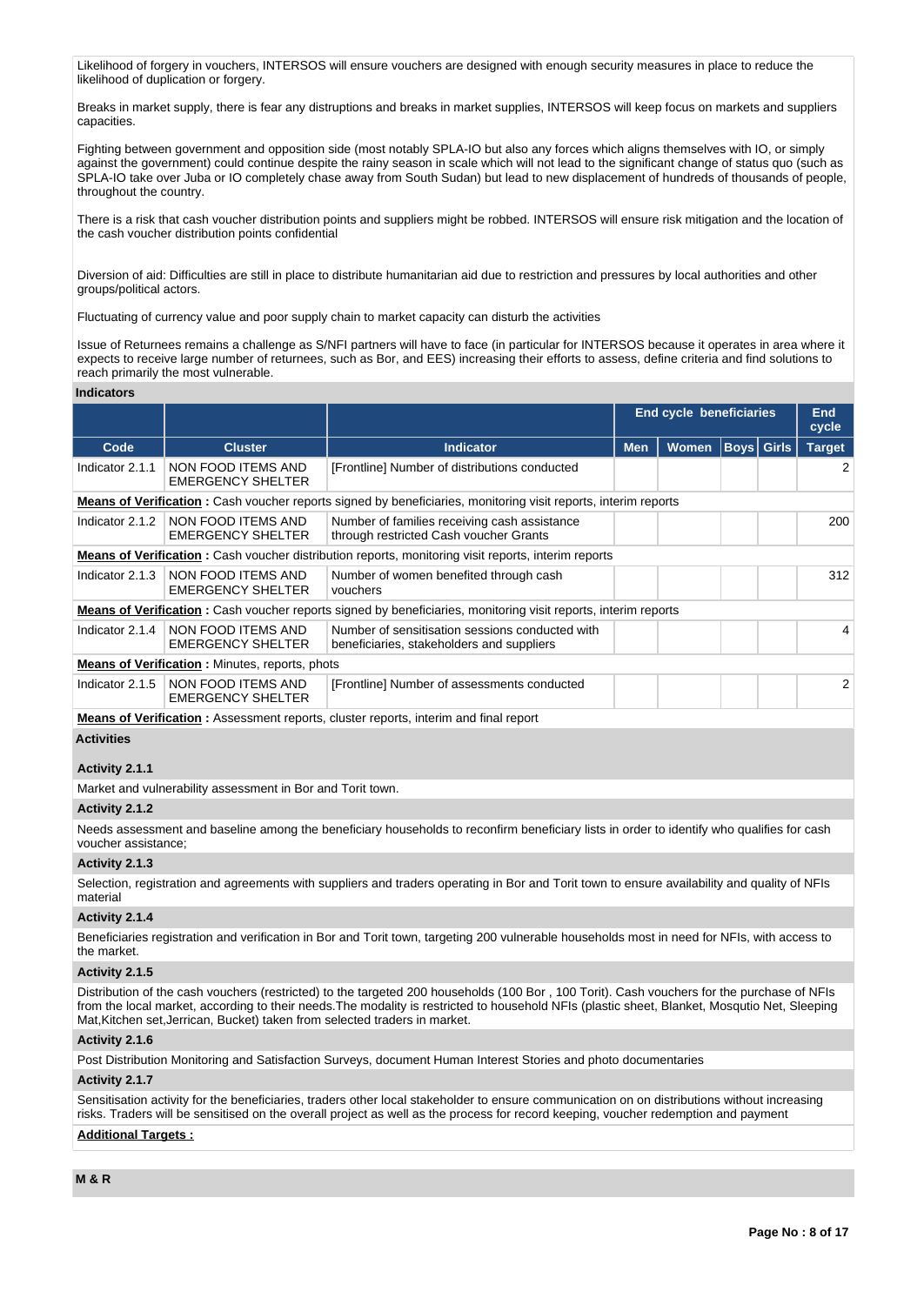# **Monitoring & Reporting plan**

INTERSOS is committed to monitor and evaluate the action's implementation and dynamics to ensure that results and indicators are achieved within the designated time frame.

Programme Coordinator based in Juba as well as the Country Finance officer will ensure a constant and close monitoring of activities from program and administrative/financial point of view, while Protection Coordinator will support Protection Mainstreaming of Shelter/ NFI response and also provide advice to ensure that all protection activities are responding to INTERSOS and global protection standard. Logistic Coordinator will also support Project Manager to ensure all procurement will be in line with INTERSOS own regulation and SSHF requirements.

Shelter/ NFI Project Manager will also ensure that its response will be in conformity of global standards (such as SPHERE standard) and also Cluster's policies and guidelines, and in case practicalities will prevent the team to comply to these rules, consider how to mitigate the impacts of non-conformity to the standards.

INTERSOS monitoring system will involve all program staff and beneficiaries aiming at: a) assess impact of activities on the lives of beneficiaries, through interviews, focus group discussions, surveys, market surveys and observations; b) assess actual program achievements against its planned objectives and indicators; c) identify strengths and weaknesses of individual program activities; d) make changes to programming as needed to increase the quality of services; and e) advocate for unmet needs and gaps.

The project M&E system will include:

- Monthly outputs and outcomes tracking against defined indicators through INTERSOS Project Appraisal Tool (PAT). The PAT is an internal tool which allows close monitoring and evaluation of the project and its impact throughout the implementation; - Regular field visits using Field Monitoring Checklist.

#### **Workplan**

| <b>Activitydescription</b>                                                                                                                                                                                                      | Year |          | 2                 | 3               |              |  |    |    |              |              |              |
|---------------------------------------------------------------------------------------------------------------------------------------------------------------------------------------------------------------------------------|------|----------|-------------------|-----------------|--------------|--|----|----|--------------|--------------|--------------|
| Activity 1.1.1: Conduct assessment/verifications of emergency shelter/ NFIs needs<br>for populations assumed to be in need of life-saving NFI, through mobile response                                                          | 2017 |          |                   |                 |              |  |    | XX |              | $X$ $X$ $X$  |              |
| team members.                                                                                                                                                                                                                   | 2018 | X.       | $\mathsf{X}$      | X               | ΙX.          |  |    |    |              |              |              |
| Activity 1.1.2: Distribution of common-pipeline S/NFIs to 40,000 individuals, to<br>meet urgent life-saving needs                                                                                                               | 2017 |          |                   |                 |              |  | X. | X  | <b>X</b>     | $\mathsf{X}$ | $\mathbf{x}$ |
|                                                                                                                                                                                                                                 | 2018 |          |                   | $X$ $X$ $X$ $X$ |              |  |    |    |              |              |              |
| Activity 1.1.3: Emergency shelter support to 2,000 individuals through maintenance<br>of shelter conditions in Bor PoC                                                                                                          | 2017 |          |                   |                 |              |  | X  | X  | <b>X</b>     | ΙX.          | $\mathsf{X}$ |
|                                                                                                                                                                                                                                 | 2018 | $\times$ | IX.               | $\mathsf{X}$    | $\mathsf{X}$ |  |    |    |              |              |              |
| Activity 1.1.4: Conduct 3 Post Distribution Monitoring-PDMs activities.                                                                                                                                                         | 2017 |          |                   |                 |              |  |    |    | X            |              |              |
|                                                                                                                                                                                                                                 | 2018 | X        |                   |                 | X            |  |    |    |              |              |              |
| Activity 1.2.1: Organizing, calling, chairing and recording monthly Shelter / NFI<br>Cluster meetings in Bor and Torit                                                                                                          | 2017 |          |                   |                 |              |  | X. | X. | $\mathsf{X}$ | $\mathsf{X}$ | $\mathsf{X}$ |
|                                                                                                                                                                                                                                 | 2018 | X.       | IX.               | X.              | <sup>X</sup> |  |    |    |              |              |              |
| Activity 1.2.2: Compiling monthly reports for Jonglei State and Eastern Equatoria<br>State and submission to National SNFIs Cluster according to specific deadlines.<br>Stock/ distribution reports, 5Ws, operational timeline. | 2017 |          |                   |                 |              |  | X. | X. | X.           | $\mathsf{X}$ | $\mathsf{X}$ |
|                                                                                                                                                                                                                                 | 2018 |          | $x \mid x \mid x$ |                 | $\mathsf{X}$ |  |    |    |              |              |              |
| Activity 2.1.1: Market and vulnerability assessment in Bor and Torit town.                                                                                                                                                      |      |          |                   |                 |              |  |    | X  | X            |              |              |
|                                                                                                                                                                                                                                 | 2018 |          |                   |                 |              |  |    |    |              |              |              |
| Activity 2.1.2: Needs assessment and baseline among the beneficiary households<br>to reconfirm beneficiary lists in order to identify who qualifies for cash voucher                                                            | 2017 |          |                   |                 |              |  |    | X  | $\mathsf{X}$ |              |              |
| assistance;                                                                                                                                                                                                                     | 2018 |          |                   |                 |              |  |    |    |              |              |              |
| Activity 2.1.3: Selection, registration and agreements with suppliers and traders<br>operating in Bor and Torit town to ensure availability and quality of NFIs material                                                        | 2017 |          |                   |                 |              |  |    | X  | <b>X</b>     | $\mathsf{X}$ |              |
|                                                                                                                                                                                                                                 | 2018 |          |                   |                 |              |  |    |    |              |              |              |
| Activity 2.1.4: Beneficiaries registration and verification in Bor and Torit town,<br>targeting 200 vulnerable households most in need for NFIs, with access to the                                                             | 2017 |          |                   |                 |              |  |    | X  | X            | X            |              |
| market.                                                                                                                                                                                                                         | 2018 |          |                   |                 |              |  |    |    |              |              |              |
| Activity 2.1.5: Distribution of the cash vouchers (restricted) to the targeted 200<br>households (100 Bor, 100 Torit). Cash vouchers for the purchase of NFIs from the                                                          | 2017 |          |                   |                 |              |  |    |    |              | $\times$     | $\mathsf{X}$ |
| local market, according to their needs. The modality is restricted to household NFIs<br>(plastic sheet, Blanket, Mosqutio Net, Sleeping Mat, Kitchen set, Jerrican, Bucket)<br>taken from selected traders in market.           |      | X        |                   |                 |              |  |    |    |              |              |              |
| Activity 2.1.6: Post Distribution Monitoring and Satisfaction Surveys, document<br>Human Interest Stories and photo documentaries                                                                                               | 2017 |          |                   |                 |              |  |    |    |              | X            | $\mathsf{X}$ |
|                                                                                                                                                                                                                                 | 2018 | $\times$ | $\mathsf{X}$      |                 |              |  |    |    |              |              |              |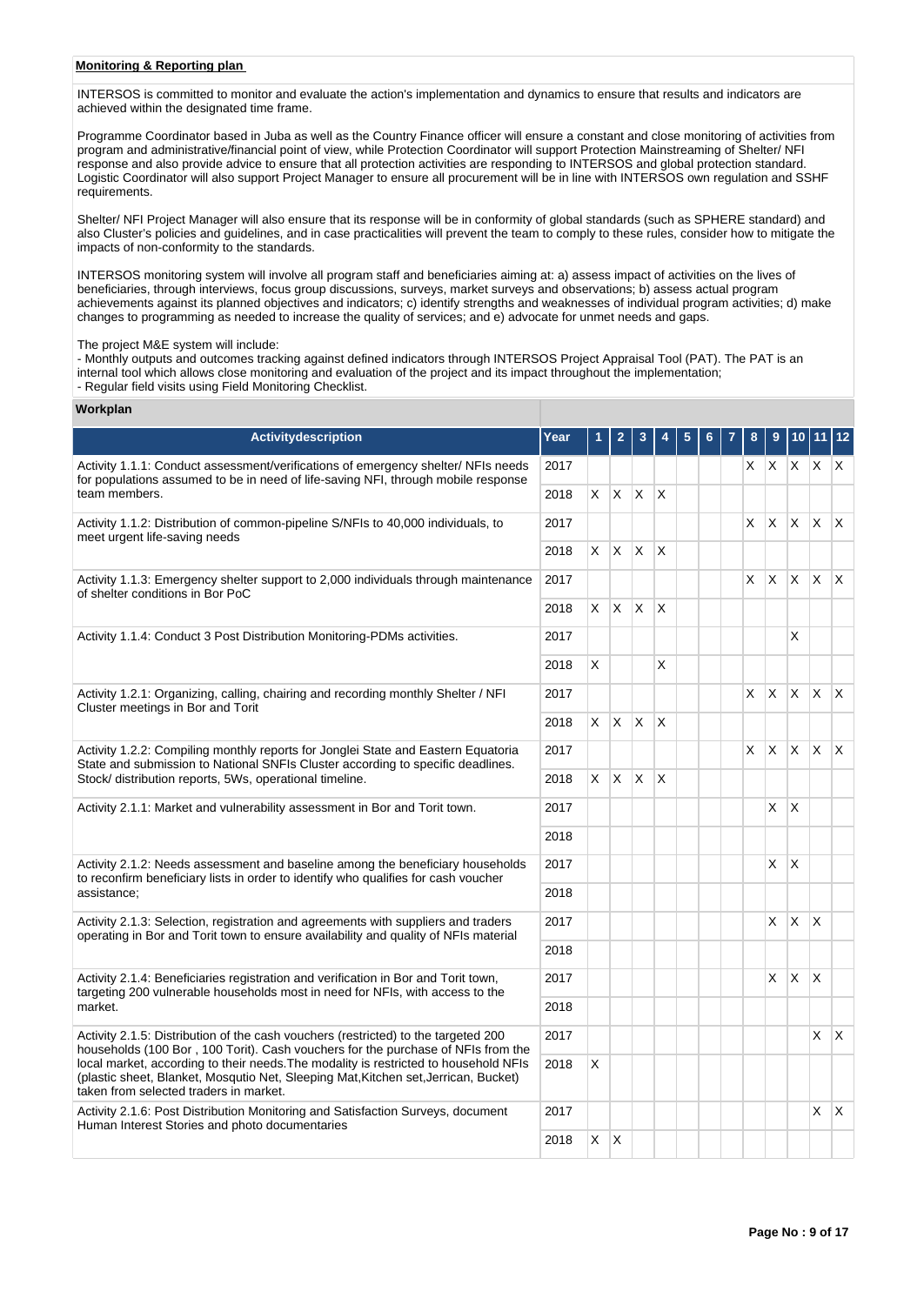| Activity 2.1.7: Sensitisation activity for the beneficiaries, traders other local<br>stakeholder to ensure communication on on distributions without increasing risks.<br>Traders will be sensitised on the overall project as well as the process for record<br>keeping, voucher redemption and payment                                                                                                                                                                                            | 2017 |   |  |  |  |  |  | X. | IX. |  |
|-----------------------------------------------------------------------------------------------------------------------------------------------------------------------------------------------------------------------------------------------------------------------------------------------------------------------------------------------------------------------------------------------------------------------------------------------------------------------------------------------------|------|---|--|--|--|--|--|----|-----|--|
|                                                                                                                                                                                                                                                                                                                                                                                                                                                                                                     | 2018 | X |  |  |  |  |  |    |     |  |
| <b>OTHER INFO</b>                                                                                                                                                                                                                                                                                                                                                                                                                                                                                   |      |   |  |  |  |  |  |    |     |  |
| <b>Accountability to Affected Populations</b>                                                                                                                                                                                                                                                                                                                                                                                                                                                       |      |   |  |  |  |  |  |    |     |  |
| INTERSOS strives to incorporate local youth and women as much as possible as registration/distribution/ offloading staffs in the response,<br>so that they can benefit from distributions, not only as beneficiaries but also actively supporting implementation of activity. Also, INTERSOS<br>team will make sure beneficiaries (at least, its community representatives, such as chiefs) will be included in the discussions on modalities,<br>such as location and timing of the distributions. |      |   |  |  |  |  |  |    |     |  |
| INTERSOS will mainstream Core Humanitarian Standards to ensure quality and effectiveness of assistance and demonstrate greater<br>accountability to affected populations.                                                                                                                                                                                                                                                                                                                           |      |   |  |  |  |  |  |    |     |  |
| INTERSOS will also conduct PDMs to gather feedback of the beneficiaries. Beneficiaries feedback and complaint suggestion mechanism<br>will be in place while distribution of SNFI materials.                                                                                                                                                                                                                                                                                                        |      |   |  |  |  |  |  |    |     |  |
| <b>Implementation Plan</b>                                                                                                                                                                                                                                                                                                                                                                                                                                                                          |      |   |  |  |  |  |  |    |     |  |
| There is no sub-grantee under this project.                                                                                                                                                                                                                                                                                                                                                                                                                                                         |      |   |  |  |  |  |  |    |     |  |

One Project Managers and two ERT team leaders will directly supervise other national staffs, while Programme Coordinator and Country Admin provide overall supervision and administrative advice respectively. As above, implementation is monitored through INTERSOS' tool called PAT (Project Appraisal Tool) which also includes the Financial Plan will be developed at the beginning of project and monitored/ updated on monthly basis.

Project activities will be well coordinated with all relevant stakeholders, including Shelter-NFI Cluster, other Shelter and NFI partners in Jonglei and Eastern Equatoria states, local authorities and beneficiaries. INTERSOS, however, maintains its independence on decision making and strictly adhere to principle of neutrality and impartiality especially when they decide the targeting criteria, so that its support is directed to the beneficiaries, not political party or any particular part of the society (such as friends/ families of community representatives) and thus not fueling the conflict. INTERSOS especially maintained close coordination with National-level Shelter-NFI Cluster and its Coordinator.

INTERSOS will also coordinate with WASH cluster to avoid any duplication of WASH NFIs as well as will consult with Protection and FSL actors.

#### **Coordination with other Organizations in project area**

| Name of the organization                   | Areas/activities of collaboration and rationale                                                                                                                                                                                                                                                                                                                                                                                                                                                                                                                                                                                                       |
|--------------------------------------------|-------------------------------------------------------------------------------------------------------------------------------------------------------------------------------------------------------------------------------------------------------------------------------------------------------------------------------------------------------------------------------------------------------------------------------------------------------------------------------------------------------------------------------------------------------------------------------------------------------------------------------------------------------|
| Shelter/NFI Cluster                        | As State Focal Point organization, INTERSOS works closely with the<br>Cluster so that its policy, principles and standards will be shared and<br>understood by its partners. INTERSOS PMs or Coordinator also<br>attend regularly to national level Cluster meeting, so that information<br>about Shelter-NFI are updated to National-level Cluster.                                                                                                                                                                                                                                                                                                  |
| Other organizations in the field locations | INTERSOS, as mobile ERT organizations, will continue working with<br>organizations on the ground with static presence who can provide<br>location-specific knowledge (such as security, access, presence of<br>military ballacks etc). INTERSOS will on the other hand provide<br>Cluster-specific knowledge (such as targeting criteria, modalities,<br>tool, how to design distribution sites etc) so that we will be able to<br>complement presence of both mobile (INTERSOS) and other static<br>partners. INTERSOS will also coordinate with WASH cluster to avoid<br>any duplication of WASH NFIs as well as with Protection and FSL<br>actors. |
| FSL and WASH Cluster partners              | In order to avoid any duplication in WASH NFIs as well as CBI<br>activities.                                                                                                                                                                                                                                                                                                                                                                                                                                                                                                                                                                          |

## **Environment Marker Of The Project**

B+: Medium environmental impact with mitigation(sector guidance)

#### **Gender Marker Of The Project**

2a-The project is designed to contribute significantly to gender equality

#### **Justify Chosen Gender Marker Code**

At each stage of response, INTERSOS team will be as much gender-balanced as possible, with at least 1 woman to be included. INTERSOS will ensure that at least 20% of ERT members will be women. During registrations and distributions, INTERSOS will try to establish 'priority' line for elderly, pregnant/lactating women and/or disabled/sick persons. In the response, INTERSOS will recruit as many women as possible for casual labor, so that not only men but also women will have equal access for precious opportunities in which they can earn cash. Furthermore, linking with other projects which INTERSOS conducts in Jonglei and Eastern Equatoria states, also as its role of both Shelter-NFI Cluster lead, INTERSOS will mainstream protection at each stage of response, by always asking input from colleagues in Protection projects.

Furthermore, using its experience since 2015 implementing projects with both GBV and NFI component, INTERSOS will make sure it can incorporate gender perspectives in its assessment, verification, and distribution (such as identification of gender-specific needs and NFIs), identification of distribution site locations and time of distributions).

### **Protection Mainstreaming**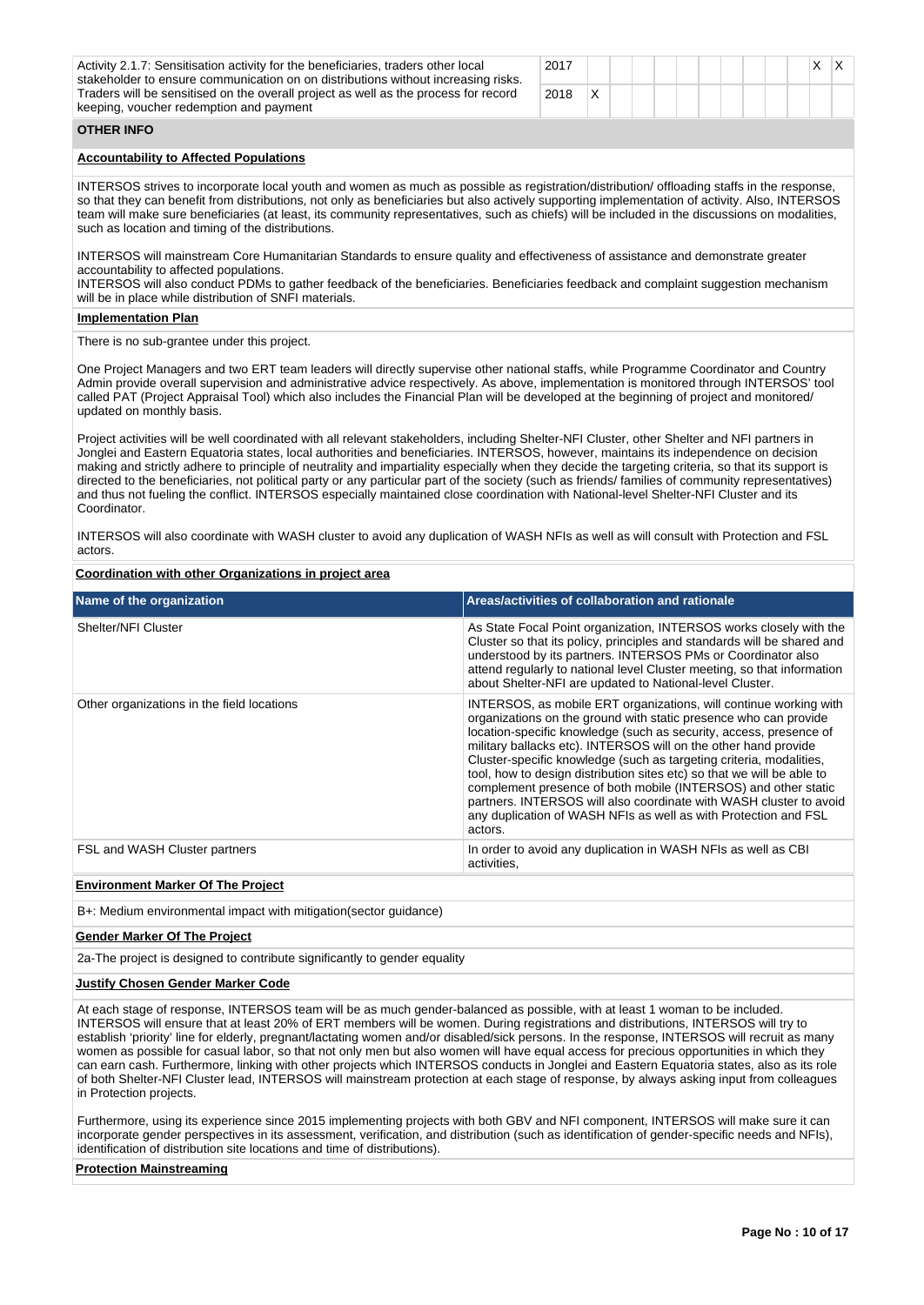INTERSOS, having a broad expertise in the sector of protection and currently holding the role of GBV as well as SNFI State Focal Point of Jonglei, is best positioned to mainstream protection into all Shelter and NFIs responses. INTERSOS has worked in Jonglei in the field of Protection over many years and in different sectors such as child protection, GBV and general protection monitoring. Furthermore, INTERSOS has already experience of mainstreaming protection as it is a common practice for all its programmes.

INTERSOS's expertise in protection interventions and mainstreaming has been recognized by partners and authorities alike by assigning us the lead for the coordination of protection interventions in all counties in which we operate. INTERSOS conducts biweekly coordination meetings in all those locations, which discussions, findings and identifications of best practices, feed into higher-level dialogues in the GBV sub-cluster for the State of Jonglei (please see 'Grant Request Justification' for details), most of activities include NFIs provision to most vulnerable based on the Cluster standard (Female Headed Household, Pregnant and Lactating Women, Unaccompanied Children, Chronically Ill/ Disabled, Unaccompanied Elderly, and person without communal link) and protection mainstreaming. Populations with specific vulnerabilities will be specially considered and targeted with assistance that can meet their specific needs, and will be served using methodologies that ensure their access to the materials and prevent harassment or theft of property provided.

INTERSOS is also in process of improving the internal coordination between S/NFI and Protection departments in order to plan and implement activities. INTERSOS has been conducting workshops which aim includes Protection mainstreaming, and as SFP of Jonglei and EEQ states will continue to mainstream Protection concern throughout each process of Shelter and NFI response.

#### **Country Specific Information**

#### **Safety and Security**

The volatile security situation and limited humanitarian access to some locations is a serious risk. INTERSOS will develop preparedness and contingency plans to deal with fluctuating security and replicate successful approaches in Kapoeta. INTERSOS will develop contingency plans to ensure minimum services remain in place, including recruiting and training staff from the locality that can maintain services in the event of limited access or evacuation of staff with support provided remotely. As part of INTERSOS contingency plans, key triggers will be identified for a variety of likely scenarios in all locations.

Comprehensive Planning Process (CPP) which is INTERSOS Security Management tool are in place in all locations and are regularly reviewed and updated based on emerging threats and changing security. Eastern Equatoria State remains unpredictable, INTERSOS is well positioned to provide services in Kapoeta. Proposed programming locations in Kapoeta INTERSOS anticipates access becoming a possibility in areas surrounding Kapoeta and sees the team response model as the appropriate solution to the volatile context.

INTERSOS SNFIs Programme Coordinator, will always consult Head of Mission (who is responsible of Security-related decision making and has experience in this country and led hibernation/ relocation/ evacuation of staffs in past (2014 -2015 emergency), and understand the security dynamism in country that will enable INTERSOS to be well positioned to management any security situation for the team mission

Project Manager is also receiving regular updates from NGO Forum Security Skype groups through HoM as well INTERSOS internal security measures skype group, thus will function as effective link between top Security management and operations on the ground led by Project Manager(s).

INTERSOS Comprehensive Planning Process (CPP), which, inter alia, lists all potential risk factors and mitigation measures in each area of operations. Annexes of CPP also includes list of emergency contact addresses and hibernation/ relocation/ evacuation procedures in case of need.

Therefore, all missions will be psychologically prepared when conducting the mission and have enough information of 'what to do' in case of emergency. Needless to say, before conducting field missions to where INTERSOS is not based, prior security confirmation via multiple channels (such as organizations based there and NGO Security Forum) will be contacted, to make sure the area is safe and secure.

In the field without mobile network, INTERSOS team will bring at least two thurayas (with solar battery and enough credit) so that the team and Juba can update their situations regularly.

INTERSOS also receives multiple visit every year by Rome-based team, HR in particular, whose mandate includes update of CPPs in each locations

# **Access**

INTERSOS will closely communicate with OCHA access unit and NGO Forum Security Policy Advisor, so that INTERSOS will report any major access-related issues. INTERSOS will also maintain good relationship with OCHA and other NGOs on the ground (especially locations where there is no INTERSOS presence). For areas with INTERSOS presence, INTERSOS will contact to its staffs in prior, so that it can clarify the access to the area is safe and secure.

In the field, INTERSOS team leader will visit local authorities, so that their arrival will be reported and the team can receive updated information regarding security from those authorities.

**BUDGET**

| Code | <b>Budget Line Description</b>                                                                                                                                                                                                                                                                                                                                                   |   | D / S Quantity Unit | <b>cost</b>  | <b>Duration</b><br><b>Recurran charged</b><br>ce | $\frac{9}{6}$<br>to CHF | <b>Total Cost</b> |  |  |
|------|----------------------------------------------------------------------------------------------------------------------------------------------------------------------------------------------------------------------------------------------------------------------------------------------------------------------------------------------------------------------------------|---|---------------------|--------------|--------------------------------------------------|-------------------------|-------------------|--|--|
|      | 1. Staff and Other Personnel Costs                                                                                                                                                                                                                                                                                                                                               |   |                     |              |                                                  |                         |                   |  |  |
| 1.1  | <b>Project Manager</b>                                                                                                                                                                                                                                                                                                                                                           | D |                     | 5.500<br>.00 | 5                                                | 100.00                  | 27,500.00         |  |  |
|      | Support Team Leader A and B in response, and cover gaps. Mainly in charge of response neither in Jonglei nor in EES; 5,500<br>USD/month X 5 months(till November salary covered under SSHF SA 1 100% dedicated to the project. Monthly cost includes<br>gross salaries, international flight IN/OUT the country, medical insurance, costs of registration in the country etc etc |   |                     |              |                                                  |                         |                   |  |  |
| 1.2  | ERT Team Leader A (based in Torit-EES, with frequent trips to   D<br>deep field locations)                                                                                                                                                                                                                                                                                       |   |                     | 5.500<br>.00 | 5                                                | 100.00                  | 27,500.00         |  |  |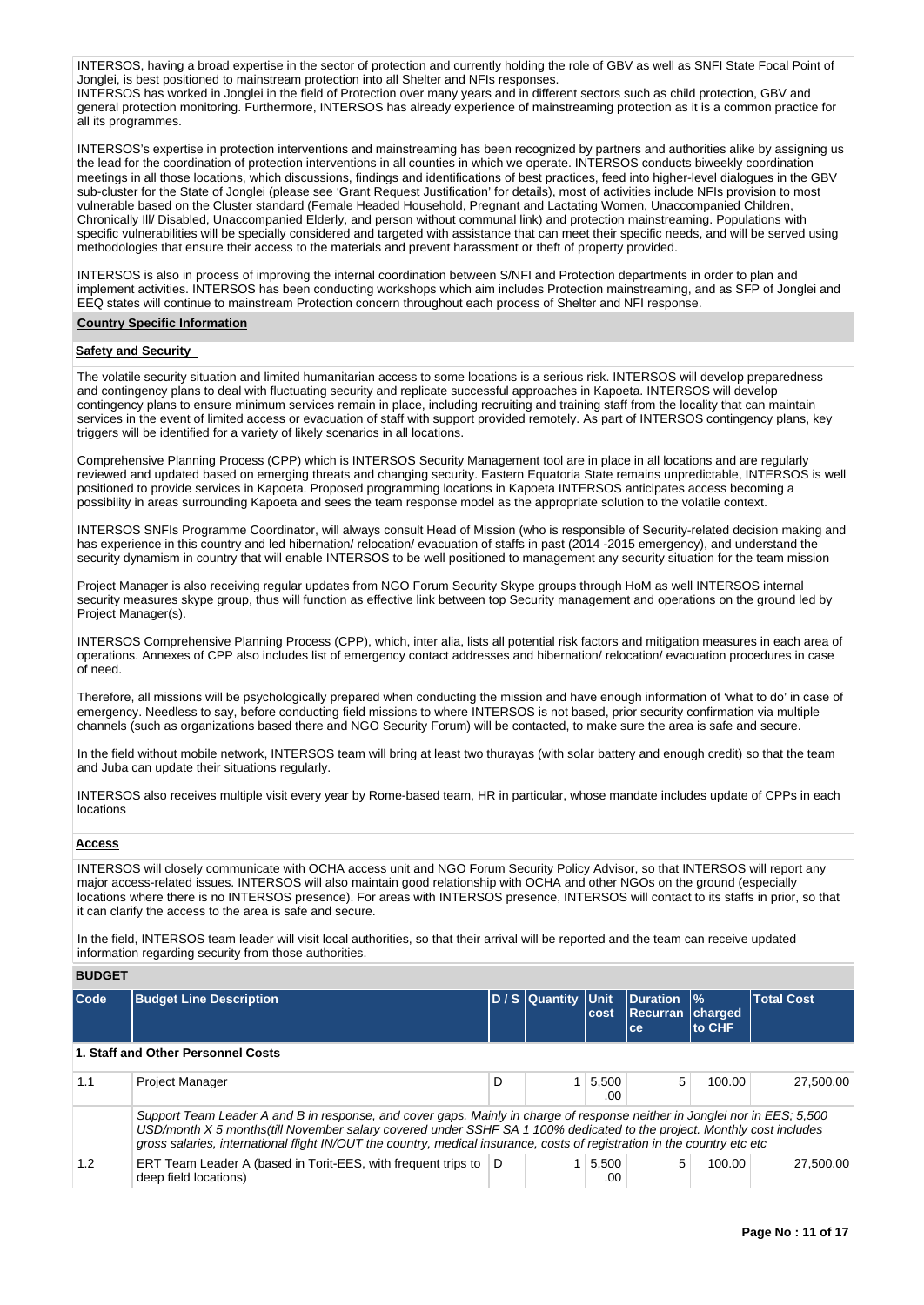|      | Leading NFI needs assessment, distribution and other assessments. Also covering role of SFP in EESi; 5,500 USD/month X 5<br>months (till November salary covered under SSHF SA 1 100% dedicated to the project. Monthly cost includes gross salaries,<br>international flight IN/OUT the country, medical insurance, costs of registration in the country etc etc                                                                                                                                                                              |   |                |                             |   |        |            |  |  |  |
|------|------------------------------------------------------------------------------------------------------------------------------------------------------------------------------------------------------------------------------------------------------------------------------------------------------------------------------------------------------------------------------------------------------------------------------------------------------------------------------------------------------------------------------------------------|---|----------------|-----------------------------|---|--------|------------|--|--|--|
| 1.3  | ERT Team Leader B (based in Bor-Jonglei with trips to deep<br>field locations and Bor POC)                                                                                                                                                                                                                                                                                                                                                                                                                                                     | D |                | $1 \mid 1,940$<br>.00       | 5 | 100.00 | 9,700.00   |  |  |  |
|      | Leading NFI needs assessment, distribution and other assessments. Also covering role of SFP Jonglei; 1 staff @ 1,940<br>USD/month X 5 months (till November salary covered under SSHF SA 1 100% dedicated to the project. Monthly cost includes<br>gross salary and medical insurance                                                                                                                                                                                                                                                          |   |                |                             |   |        |            |  |  |  |
| 1.4  | <b>Emergency Response Team Member</b>                                                                                                                                                                                                                                                                                                                                                                                                                                                                                                          | D |                | $6 \mid 1,163$<br>.00       | 5 | 100.00 | 34,890.00  |  |  |  |
|      | 6 staffs mobile team members travelling to field location @ 1,163 USD/month each X 5 months (till November salary covered<br>under SSHF SA 1100% dedicated to the project. Monthly cost includes gross salary and medical insurance                                                                                                                                                                                                                                                                                                            |   |                |                             |   |        |            |  |  |  |
| 1.5  | Cash Voucher Officer/ERT member based in Bor                                                                                                                                                                                                                                                                                                                                                                                                                                                                                                   | D |                | $1 \mid 1,940$<br>.00       | 9 | 100.00 | 17,460.00  |  |  |  |
|      | 1 national staff based in Bor In charge of data management, monitoring of Cash based intervention and assist ERT Team Leader<br>in Jonglei for PDMs and distributions USD1940/month X 9months 100% dedicated to the project. Monthly cost includes gross<br>salary and medical insurance                                                                                                                                                                                                                                                       |   |                |                             |   |        |            |  |  |  |
| 1.6  | <b>Field Engineer</b>                                                                                                                                                                                                                                                                                                                                                                                                                                                                                                                          | D |                | $1 \overline{5,500}$<br>.00 | 9 | 40.00  | 19,800.00  |  |  |  |
|      | Providing technical guidance & impleementation shelter construction and liaison with National Cluster; 5,500 USD/month X 9<br>months 40% dedicated to the project. Monthly cost includes gross salaries, international flight IN/OUT the country, medical<br>insurance, costs of registration in the country etc                                                                                                                                                                                                                               |   |                |                             |   |        |            |  |  |  |
| 1.7  | <b>Country Admin</b>                                                                                                                                                                                                                                                                                                                                                                                                                                                                                                                           | S |                | $1 \, 5,500$<br>.00         | 5 | 8.33   | 2,290.75   |  |  |  |
|      | International staff based in Juba with reqular travels to the field location, who supervises administrative management of the<br>project to guarantee full compliance with donor and INTERSOS procedures and that interim and final financial reports are<br>submitted on time; 5,500 USD/month X 5 months 16.67% dedicated to the project (till November salary covered under SSHF SA<br>). Monthly cost includes gross salaries, international flight IN/OUT the country, medical insurance, costs of registration in the<br>country etc etc |   |                |                             |   |        |            |  |  |  |
| 1.8  | Administration/Finance assistant/ HR Officer                                                                                                                                                                                                                                                                                                                                                                                                                                                                                                   | S |                | $1 \mid 1,400$<br>.00       | 5 | 8.33   | 583.10     |  |  |  |
|      | Officer (national staff) who is in charge of administrative arrangement under supervision by Country Admin; 1 staff @ 1,400<br>USD/month X 5 months 8.33% dedicated to the project (till November salary covered under SSHF SA). Monthly cost includes<br>gross salary and medical insurance                                                                                                                                                                                                                                                   |   |                |                             |   |        |            |  |  |  |
| 1.9  | Logistic officer/assistant                                                                                                                                                                                                                                                                                                                                                                                                                                                                                                                     | D |                | $1 \mid 1,600$<br>.00       | 5 | 8.33   | 666.40     |  |  |  |
|      | Officer (national staff) who is in charge of logistic arrangement under supervision by Logistic Coordinator; 1 staff @ 1,600<br>USD/month X 6months 8.33% dedicated to the project (till November salary covered under SSHF SA)                                                                                                                                                                                                                                                                                                                |   |                |                             |   |        |            |  |  |  |
| 1.10 | Head of mission                                                                                                                                                                                                                                                                                                                                                                                                                                                                                                                                | S |                | 1 6,000<br>.00              | 5 | 8.33   | 2,499.00   |  |  |  |
|      | International staff who supervises overall programme in the mission to guarantee INTERSOS strategy in the country is fully<br>implemented; 6,000 USD/month X 5 months 8.33% dedicated to the project. (till November salary covered under SSHF SA)<br>Monthly cost includes gross salaries, international flight IN/OUT the country, medical insurance, costs of registration in the<br>country etc etc                                                                                                                                        |   |                |                             |   |        |            |  |  |  |
| 1.11 | <b>Security Focal Point</b>                                                                                                                                                                                                                                                                                                                                                                                                                                                                                                                    | S |                | $1 \overline{5,500}$<br>.00 | 5 | 8.33   | 2,290.75   |  |  |  |
|      | Expatriate staff, who will be in charge of regular security information management, key element in the country; 5,500 USD/month<br>X 5 months 8.33% dedicated to the project. (till November salary covered under SSHF SA) Monthly cost includes gross salaries,<br>international flight IN/OUT the country, medical insurance, costs of registration in the country etc etc                                                                                                                                                                   |   |                |                             |   |        |            |  |  |  |
| 1.12 | Security guards                                                                                                                                                                                                                                                                                                                                                                                                                                                                                                                                | S |                | 4 714.0<br>0                | 5 | 8.33   | 1,189.52   |  |  |  |
|      | Quota 1/6 security guards employed by INTERSOS; 4 staff @ 714 USD/month each X 5 months 8.33% dedicated to the project.<br>(till November salary covered under SSHF SA) Monthly cost includes gross salary and medical insurance                                                                                                                                                                                                                                                                                                               |   |                |                             |   |        |            |  |  |  |
| 1.13 | Cleaners                                                                                                                                                                                                                                                                                                                                                                                                                                                                                                                                       | S |                | 4 570.0<br>0                | 5 | 8.33   | 949.62     |  |  |  |
|      | Quota 1/6 cleaners employed by INTERSOS; 4 staff @ 570 USD/month each X 5 months 8.33% dedicated to the project. (till<br>November salary covered under SSHF SA ) Monthly cost includes gross salary and medical insurance                                                                                                                                                                                                                                                                                                                     |   |                |                             |   |        |            |  |  |  |
| 1.14 | <b>Drivers</b>                                                                                                                                                                                                                                                                                                                                                                                                                                                                                                                                 | S |                | 3 876.0<br>0                | 5 | 8.33   | 1,094.56   |  |  |  |
|      | Quota 1/6 drivers employed by INTERSOS; 3 staff @ 876 USD/month each X 5 months 8.33% dedicated to the project. (till<br>November salary covered under SSHF SA )Monthly cost includes gross salary and medical insurance                                                                                                                                                                                                                                                                                                                       |   |                |                             |   |        |            |  |  |  |
|      | <b>Section Total</b>                                                                                                                                                                                                                                                                                                                                                                                                                                                                                                                           |   |                |                             |   |        | 148,413.70 |  |  |  |
|      | 2. Supplies, Commodities, Materials                                                                                                                                                                                                                                                                                                                                                                                                                                                                                                            |   |                |                             |   |        |            |  |  |  |
| 2.1  | Materials for the staff                                                                                                                                                                                                                                                                                                                                                                                                                                                                                                                        | D |                | $1 \quad 2,000$<br>.00      | 1 | 100.00 | 2,000.00   |  |  |  |
|      | Including visibility, tents, mattresse, gumboots, raincoats, field bags / kits,                                                                                                                                                                                                                                                                                                                                                                                                                                                                |   |                |                             |   |        |            |  |  |  |
| 2.2  | Loading/ offloading items for distribution                                                                                                                                                                                                                                                                                                                                                                                                                                                                                                     | D | 1 <sup>1</sup> | 800.0<br>0                  | 9 | 100.00 | 7,200.00   |  |  |  |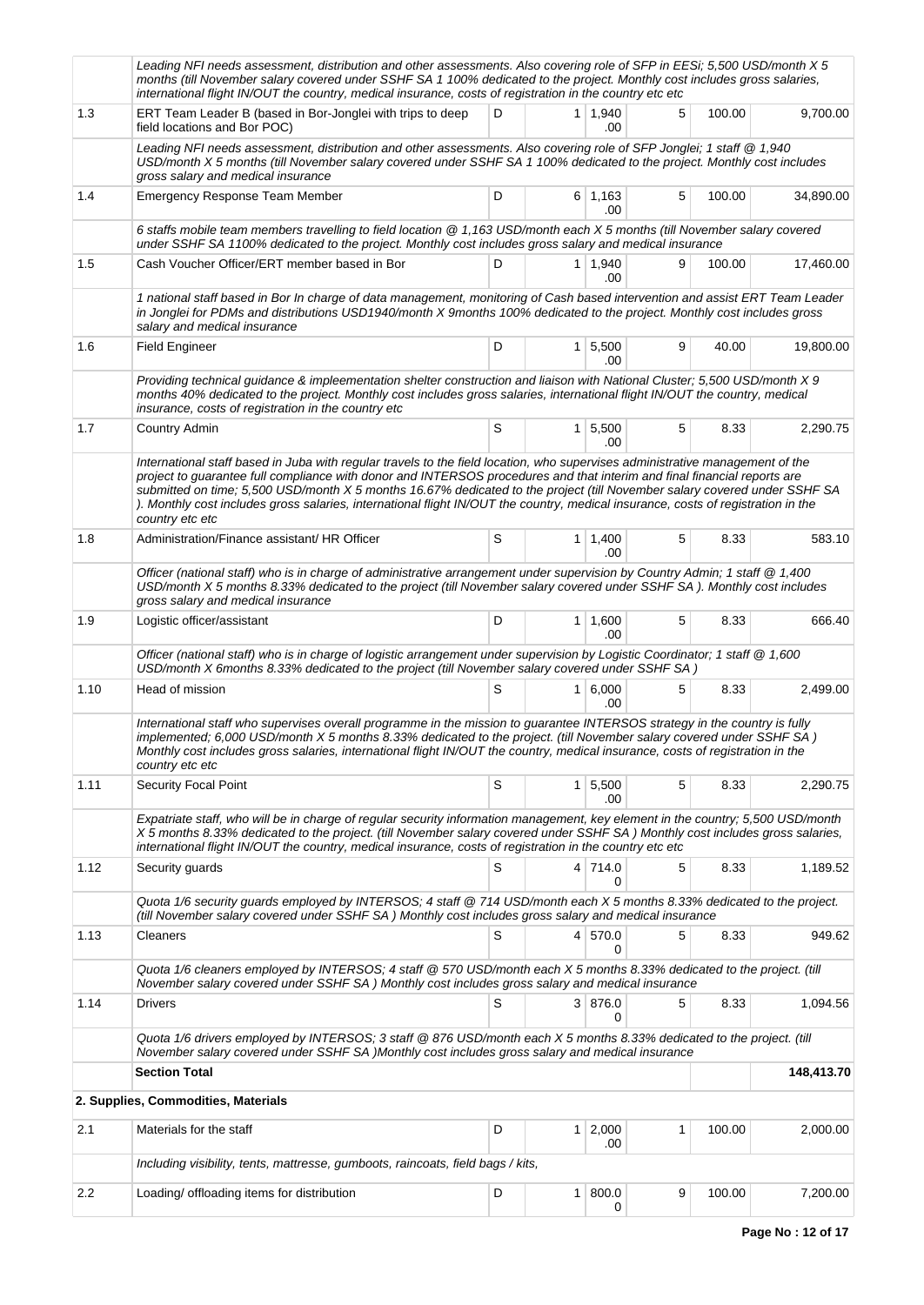|              | This cost includes offloading items prepositioned for distribution by log cluster.                                                                                                                                                                                                                                                                                                                      |   |              |                       |       |        |           |
|--------------|---------------------------------------------------------------------------------------------------------------------------------------------------------------------------------------------------------------------------------------------------------------------------------------------------------------------------------------------------------------------------------------------------------|---|--------------|-----------------------|-------|--------|-----------|
| 2.3          | Casual Labour for temporary base during assessments and<br>distributions                                                                                                                                                                                                                                                                                                                                | D | $\mathbf{1}$ | 3,000<br>.00          | 9     | 100.00 | 27,000.00 |
|              | Payment for casual labor, registration, verification, enumerators and PDM, distrbution etc                                                                                                                                                                                                                                                                                                              |   |              |                       |       |        |           |
|              | <b>Section Total</b>                                                                                                                                                                                                                                                                                                                                                                                    |   |              |                       |       |        | 36,200.00 |
| 3. Equipment |                                                                                                                                                                                                                                                                                                                                                                                                         |   |              |                       |       |        |           |
| 3.1          | Purchase of shelter reinforcement and construction material                                                                                                                                                                                                                                                                                                                                             | D | 1            | 1.00                  | 10000 | 100.00 | 10.000.00 |
|              | This includes material to re-enforce and construct communal and other shelters indie Bor Poc- the material which is not available<br>under pipeline will be procured                                                                                                                                                                                                                                    |   |              |                       |       |        |           |
|              | <b>Section Total</b>                                                                                                                                                                                                                                                                                                                                                                                    |   |              |                       |       |        | 10,000.00 |
|              | <b>4. Contractual Services</b>                                                                                                                                                                                                                                                                                                                                                                          |   |              |                       |       |        |           |
| 4.1          | Training for project and support staff                                                                                                                                                                                                                                                                                                                                                                  | S | $\mathbf{1}$ | 3,000<br>.00.         | 1     | 100.00 | 3,000.00  |
|              | Project team and other relevant cross cutting prorgams to be trained on Cash Based Interventions, Accountability, Monitlring.                                                                                                                                                                                                                                                                           |   |              |                       |       |        |           |
|              | Staff capacity builidng focusing on field officers<br><b>Section Total</b>                                                                                                                                                                                                                                                                                                                              |   |              |                       |       |        | 3,000.00  |
| 5. Travel    |                                                                                                                                                                                                                                                                                                                                                                                                         |   |              |                       |       |        |           |
| 5.1          | Airplane ticket (inside South Sudan, round trip)                                                                                                                                                                                                                                                                                                                                                        | D | 4            | 550.0                 | 9     | 100.00 | 19,800.00 |
|              |                                                                                                                                                                                                                                                                                                                                                                                                         |   |              | 0                     |       |        |           |
|              | 4 trips per month - 1 per 2 person (1 for Team Leader A and 1 for Team Leader B) and 1 per 6 ERT members (275 USD/flight) - 2<br>persons by round fly every other month                                                                                                                                                                                                                                 |   |              |                       |       |        |           |
| 5.2          | Travel allowances for staff (per diem travel cost)                                                                                                                                                                                                                                                                                                                                                      | D | 1            | 1,680<br>.00          | 9     | 100.00 | 15,120.00 |
|              | 14 days/month for 6 ERT: Perdiem (20 USDX6X14=1680 USD per month                                                                                                                                                                                                                                                                                                                                        |   |              |                       |       |        |           |
| 5.3          | Accomodation in the field                                                                                                                                                                                                                                                                                                                                                                               | D | $\mathbf{1}$ | 500.0<br>0            | 9     | 100.00 | 4,500.00  |
|              | During field operation accomodation in deep field sites humanitarian hubs or compounds @500 USD/month                                                                                                                                                                                                                                                                                                   |   |              |                       |       |        |           |
| 5.4          | Vehicle fuel and maintenance in Jonglei, EES, CES                                                                                                                                                                                                                                                                                                                                                       | D | $\mathbf{1}$ | 1,850<br>.00          | 9     | 100.00 | 16,650.00 |
|              | fuel/month: 1,500 + 350 USD/month of maintenance                                                                                                                                                                                                                                                                                                                                                        |   |              |                       |       |        |           |
| 5.5          | Rent of vehicles for activities (pick-up, tipper, truck,<br>motorcycles, boat etc.) in Jonglei, EES, CES                                                                                                                                                                                                                                                                                                | D |              | $1 \mid 1,500$<br>.00 | 9     | 100.00 | 13,500.00 |
|              | 15 days/month @ 100USD/day = 1500                                                                                                                                                                                                                                                                                                                                                                       |   |              |                       |       |        |           |
| 5.6          | Car rental in Bor                                                                                                                                                                                                                                                                                                                                                                                       | D | $\mathbf{1}$ | 3,500<br>.00          | 5     | 100.00 | 17,500.00 |
|              | 1 car in Bor (3750/month)                                                                                                                                                                                                                                                                                                                                                                               |   |              |                       |       |        |           |
|              | <b>Section Total</b>                                                                                                                                                                                                                                                                                                                                                                                    |   |              |                       |       |        | 87,070.00 |
|              | 6. Transfers and Grants to Counterparts                                                                                                                                                                                                                                                                                                                                                                 |   |              |                       |       |        |           |
| 6.1          | Restricted but unconditional Cash Vouchers support                                                                                                                                                                                                                                                                                                                                                      | D |              | 200 55.00             | 1     | 100.00 | 11,000.00 |
|              | INTERSOS will provide 200 households with cash vouchers @USD 55 x200=11,000 usd @value(9USD/NFIs per persons for #6<br>family size) each, for the purchase of NFIs material from the local market, according to their needs. The value is restricted to<br>household NFIs (plastic sheet, Blanket, Mosqutio Net, Sleeping Mat, Kitchen set, Jerrican, Bucket) taken from selected traders in<br>market. |   |              |                       |       |        |           |
|              | <b>Section Total</b>                                                                                                                                                                                                                                                                                                                                                                                    |   |              |                       |       |        | 11,000.00 |
|              | 7. General Operating and Other Direct Costs                                                                                                                                                                                                                                                                                                                                                             |   |              |                       |       |        |           |
| 7.1          | Communication cost                                                                                                                                                                                                                                                                                                                                                                                      | S | 1            | 220.0<br>$\Omega$     | 5     | 100.00 | 1,100.00  |
|              | Thuraya: 100 USD/month for thuraya (2 team+ Juba Coordination) = 200, Airtime: 200 ssp/month for 10 staff = 2000 ssp                                                                                                                                                                                                                                                                                    |   |              |                       |       |        |           |
| 7.2          | Contribution to office supplies / stationery/ maintenance                                                                                                                                                                                                                                                                                                                                               | S | $\mathbf{1}$ | 900.0<br>0            | 5     | 100.00 | 4,500.00  |
|              | Contribution to office supplies (papers, pens, toner ink, microphone, gunboots, hats etc) and running costs (water, cleaning                                                                                                                                                                                                                                                                            |   |              |                       |       |        |           |
| 7.3          | materials, maintenance services and utilities) 100% attributed to the project<br>Contribution to base rent/accomodation in Bor                                                                                                                                                                                                                                                                          | D |              | 1 1,000<br>.00        | 5     | 100.00 | 5,000.00  |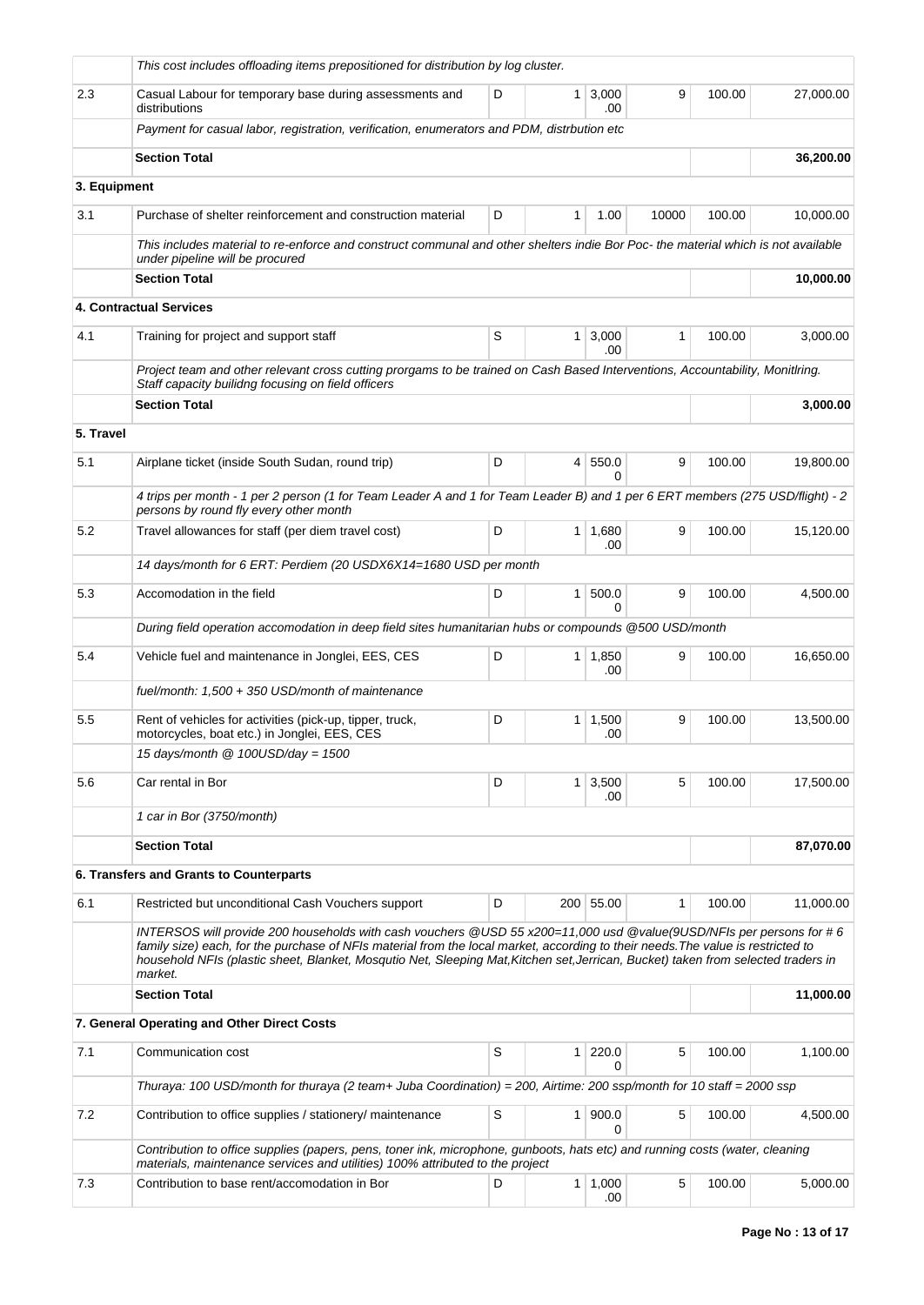|                         | Accomodation in Bor for Team Leader A. @ 800 USD per month                                                                                                                                                                                                                                                                                                                                         |             |          |                        |   |        |            |
|-------------------------|----------------------------------------------------------------------------------------------------------------------------------------------------------------------------------------------------------------------------------------------------------------------------------------------------------------------------------------------------------------------------------------------------|-------------|----------|------------------------|---|--------|------------|
| 7.4                     | Rent of office in Bor                                                                                                                                                                                                                                                                                                                                                                              | $\mathbb S$ |          | 1 1,300<br>.00         | 5 | 100.00 | 6,500.00   |
|                         | Rent of office in Bor for project's staff                                                                                                                                                                                                                                                                                                                                                          |             |          |                        |   |        |            |
| 7.5                     | Contribution to base rent of office/accomodation in Torit                                                                                                                                                                                                                                                                                                                                          | D           |          | $1 \mid 2,000$<br>.00  | 5 | 100.00 | 10,000.00  |
|                         | Accommodation and other contribution for Team Leadr B in Torit                                                                                                                                                                                                                                                                                                                                     |             |          |                        |   |        |            |
| 7.6                     | Internet for Juba office                                                                                                                                                                                                                                                                                                                                                                           | S           |          | $1 \mid 1,250$<br>.00  | 5 | 16.67  | 1,041.88   |
|                         | Contribution to Internet in Juba; 16.67% contribution                                                                                                                                                                                                                                                                                                                                              |             |          |                        |   |        |            |
| 7.7                     | <b>Monitoring Evaluation</b>                                                                                                                                                                                                                                                                                                                                                                       | S           |          | 1 6,000<br>.00         | 5 | 16.67  | 5,001.00   |
|                         | 16.67% contribution to monitoring and evaluation (flight, visa, accommodation etc.)                                                                                                                                                                                                                                                                                                                |             |          |                        |   |        |            |
| 7.8                     | Security Management/ equipment /                                                                                                                                                                                                                                                                                                                                                                   | S           |          | $1 \mid 2,500$<br>.00  | 2 | 100.00 | 5,000.00   |
|                         | Costs for security management (such as purchase of equipment)                                                                                                                                                                                                                                                                                                                                      |             |          |                        |   |        |            |
| 7.9                     | Bank charges and money trader costs for Cash Voucher<br>strategy and other activities                                                                                                                                                                                                                                                                                                              | S           | $1 \mid$ | 300.0<br>$\Omega$      | 9 | 100.00 | 2,700.00   |
|                         | Charge for bank transaction and cost of transfer funds to field location (money trader)                                                                                                                                                                                                                                                                                                            |             |          |                        |   |        |            |
| 7.10                    | Contribution to rent premises Juba                                                                                                                                                                                                                                                                                                                                                                 | S           |          | $1 \mid 15,00$<br>0.00 | 5 | 10.00  | 7,500.00   |
|                         | Contribution for rent premises; 10% contribution                                                                                                                                                                                                                                                                                                                                                   |             |          |                        |   |        |            |
| 7.11                    | Logistic coordinator                                                                                                                                                                                                                                                                                                                                                                               | S           |          | $1 \mid 5,500$<br>.00  | 5 | 8.33   | 2,290.75   |
|                         | International staff based in Juba with regular travels to field location, who supervises logistic arrangement of the project which is<br>a key element to achieve projects' results; 5,500 USD/month X 6 months 16.67% dedicated to the project. Monthly cost includes<br>gross salaries, international flight IN/OUT the country, medical insurance, costs of registration in the country etc etc |             |          |                        |   |        |            |
| 7.12                    | Programme Coordinator                                                                                                                                                                                                                                                                                                                                                                              | S           |          | $1 \mid 5,500$<br>.00  | 5 | 33.00  | 9.075.00   |
|                         | Providing strategic guidance and liaison with National Cluster being INTERSOS Focal Point; 5,500 USD/month X 6 months<br>33.33% dedicated to the project. Monthly cost includes gross salaries, international flight IN/OUT the country, medical insurance,<br>costs of registration in the country etc etc                                                                                        |             |          |                        |   |        |            |
|                         | <b>Section Total</b>                                                                                                                                                                                                                                                                                                                                                                               |             |          |                        |   |        | 59,708.63  |
| <b>SubTotal</b>         |                                                                                                                                                                                                                                                                                                                                                                                                    |             | 253.00   |                        |   |        | 355,392.33 |
| Direct                  |                                                                                                                                                                                                                                                                                                                                                                                                    |             |          |                        |   |        | 296,786.40 |
| Support                 |                                                                                                                                                                                                                                                                                                                                                                                                    |             |          | 58,605.93              |   |        |            |
| <b>PSC Cost</b>         |                                                                                                                                                                                                                                                                                                                                                                                                    |             |          |                        |   |        |            |
| <b>PSC Cost Percent</b> |                                                                                                                                                                                                                                                                                                                                                                                                    |             |          |                        |   |        | 7.00       |
| <b>PSC Amount</b>       |                                                                                                                                                                                                                                                                                                                                                                                                    |             |          | 24,877.46              |   |        |            |
| <b>Total Cost</b>       |                                                                                                                                                                                                                                                                                                                                                                                                    |             |          |                        |   |        | 380,269.79 |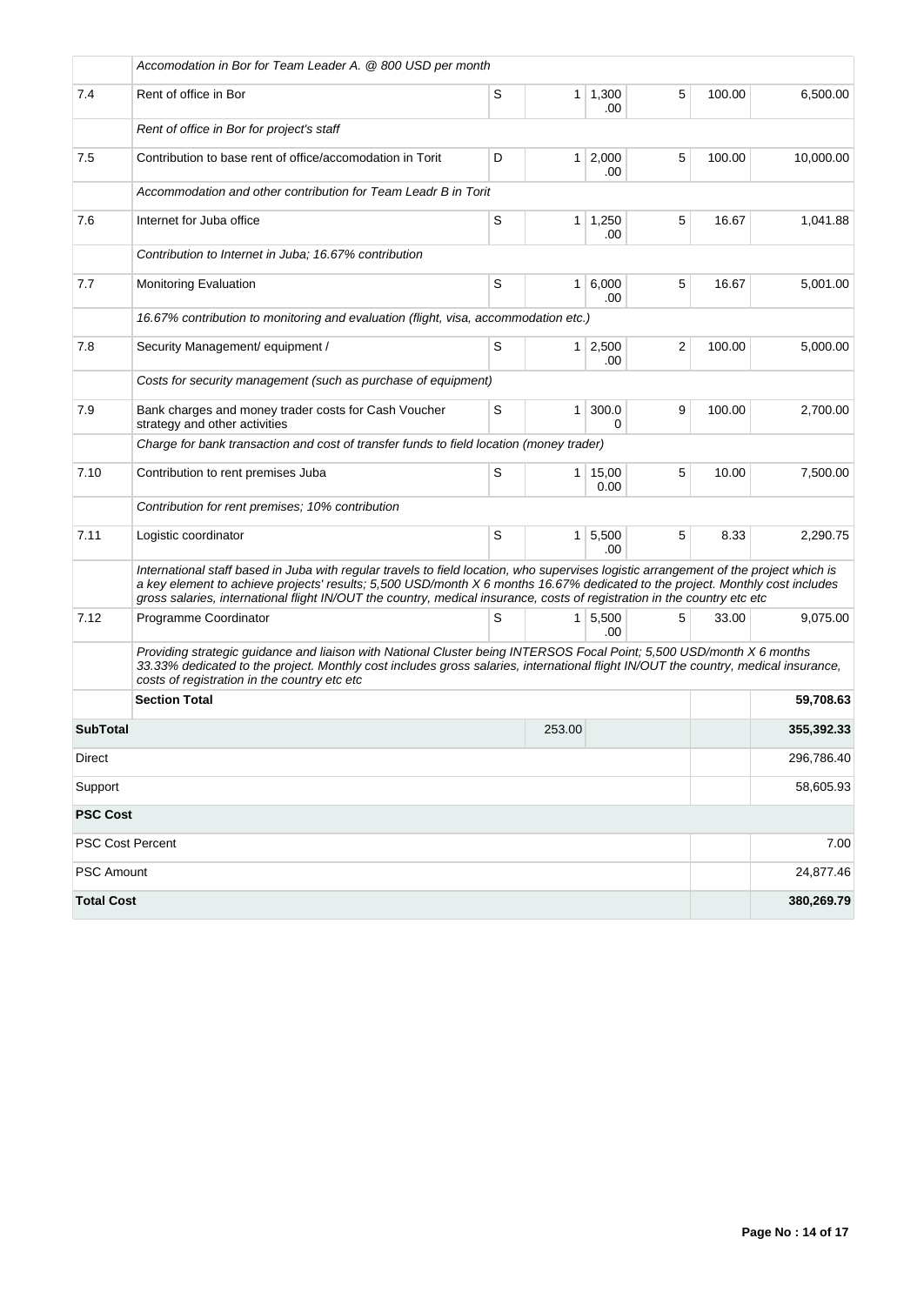# **Project Locations**

| <b>Location</b>   | <b>Estimated</b><br>percentage<br>of budget<br>for each<br><b>location</b> |          | <b>Estimated number of beneficiaries</b> | for each location |              |              | <b>Activity Name</b>                                                                                                                                                                                                                                                                                                                                                                                                                                                                                                                                                                                                                                                                                                                                                                                                                                                                                                                                                                                                                                                                                                                                                                                                                                                                                                                                                                                                                                                                                                                                                                                                                                                                                                                                                                                                                                                                                                                                                                                                                                                                                                                                                                                                                                                                                                                                                                                                                              |
|-------------------|----------------------------------------------------------------------------|----------|------------------------------------------|-------------------|--------------|--------------|---------------------------------------------------------------------------------------------------------------------------------------------------------------------------------------------------------------------------------------------------------------------------------------------------------------------------------------------------------------------------------------------------------------------------------------------------------------------------------------------------------------------------------------------------------------------------------------------------------------------------------------------------------------------------------------------------------------------------------------------------------------------------------------------------------------------------------------------------------------------------------------------------------------------------------------------------------------------------------------------------------------------------------------------------------------------------------------------------------------------------------------------------------------------------------------------------------------------------------------------------------------------------------------------------------------------------------------------------------------------------------------------------------------------------------------------------------------------------------------------------------------------------------------------------------------------------------------------------------------------------------------------------------------------------------------------------------------------------------------------------------------------------------------------------------------------------------------------------------------------------------------------------------------------------------------------------------------------------------------------------------------------------------------------------------------------------------------------------------------------------------------------------------------------------------------------------------------------------------------------------------------------------------------------------------------------------------------------------------------------------------------------------------------------------------------------------|
|                   |                                                                            | Men      | <b>Women</b>                             |                   | Boys   Girls | <b>Total</b> |                                                                                                                                                                                                                                                                                                                                                                                                                                                                                                                                                                                                                                                                                                                                                                                                                                                                                                                                                                                                                                                                                                                                                                                                                                                                                                                                                                                                                                                                                                                                                                                                                                                                                                                                                                                                                                                                                                                                                                                                                                                                                                                                                                                                                                                                                                                                                                                                                                                   |
| Eastern Equatoria |                                                                            | 25 2,544 |                                          | 2,756 2,544 2,756 |              |              | 10,60 Activity 1.1.1 : Conduct assessment/verifications<br>0 of emergency shelter/ NFIs needs for populations<br>assumed to be in need of life-saving NFI, through<br>mobile response team members.<br>Activity 1.1.2: Distribution of common-pipeline<br>S/NFIs to 40,000 individuals, to meet urgent life-<br>saving needs<br>Activity 1.1.3 : Emergency shelter support to<br>2,000 individuals through maintenance of shelter<br>conditions in Bor PoC<br>Activity 1.1.4 : Conduct 3 Post Distribution<br>Monitoring-PDMs activities.<br>Activity 1.2.1: Organizing, calling, chairing and<br>recording monthly Shelter / NFI Cluster meetings<br>in Bor and Torit<br>Activity 1.2.2: Compiling monthly reports for<br>Jonglei State and Eastern Equatoria State and<br>submission to National SNFIs Cluster according<br>to specific deadlines. Stock/ distribution reports,<br>5Ws, operational timeline.<br>Activity 2.1.1 : Market and vulnerability<br>assessment in Bor and Torit town.<br>Activity 2.1.2 : Needs assessment and baseline<br>among the beneficiary households to reconfirm<br>beneficiary lists in order to identify who qualifies<br>for cash voucher assistance;<br>Activity 2.1.3 : Selection, registration and<br>agreements with suppliers and traders operating<br>in Bor and Torit town to ensure availability and<br>quality of NFIs material<br>Activity 2.1.4 : Beneficiaries registration and<br>verification in Bor and Torit town, targeting 200<br>vulnerable households most in need for NFIs,<br>with access to the market.<br>Activity 2.1.5 : Distribution of the cash vouchers<br>(restricted) to the targeted 200 households (100<br>Bor, 100 Torit). Cash vouchers for the purchase<br>of NFIs from the local market, according to their<br>needs. The modality is restricted to household<br>NFIs (plastic sheet, Blanket, Mosqutio Net,<br>Sleeping Mat, Kitchen set, Jerrican, Bucket) taken<br>from selected traders in market.<br>Activity 2.1.6 : Post Distribution Monitoring and<br>Satisfaction Surveys, document Human Interest<br>Stories and photo documentaries<br>Activity 2.1.7 : Sensitisation activity for the<br>beneficiaries, traders other local stakeholder to<br>ensure communication on on distributions<br>without increasing risks. Traders will be<br>sensitised on the overall project as well as the<br>process for record keeping, voucher redemption<br>and payment |